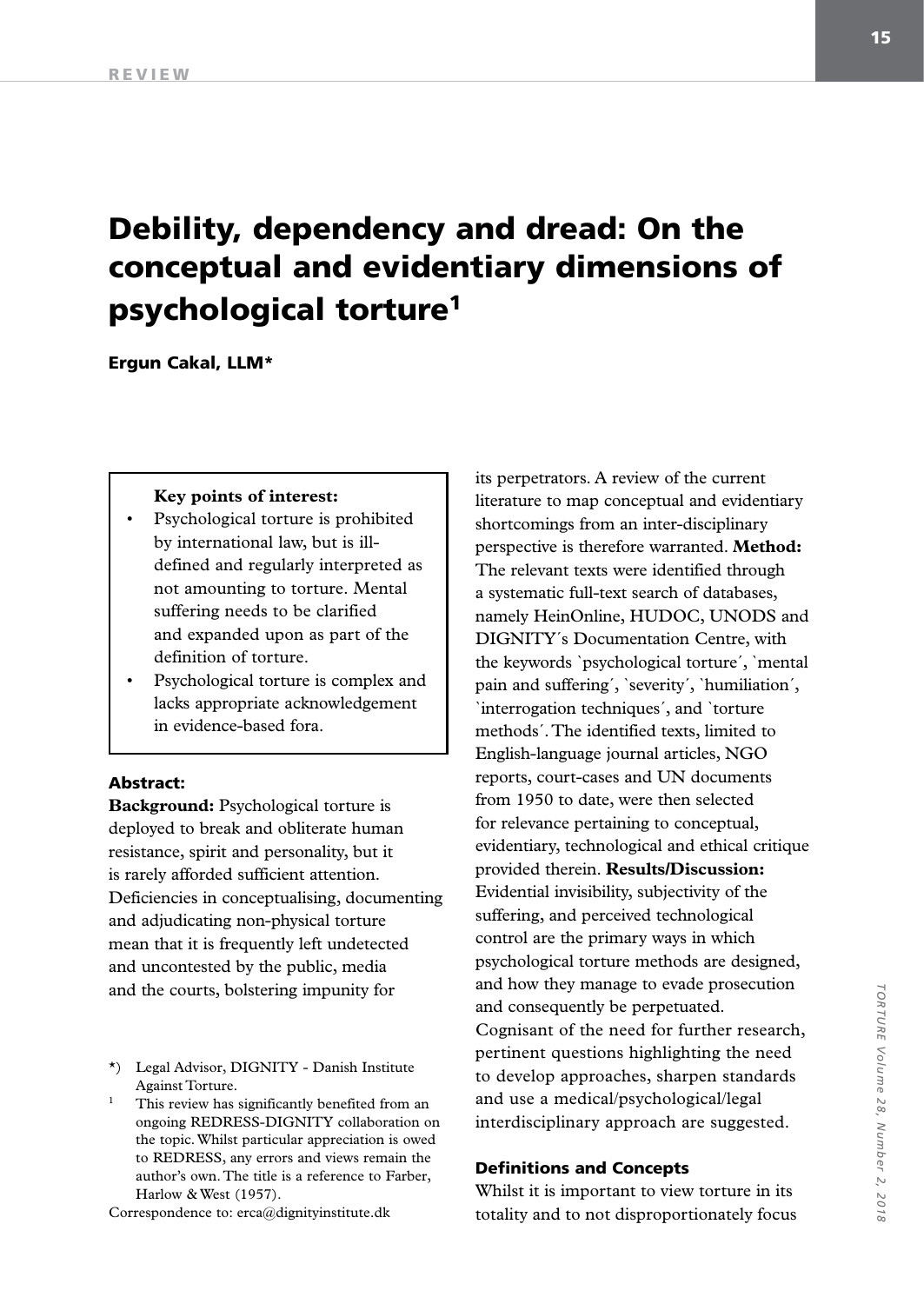on certain methods to the exclusion of others (see Ginbar, 2017, p. 305), there exists clear definitional and conceptual challenges with respect to otherwise headline-grabbing examples of psychological torture, e.g. 'enhanced interrogation techniques'. This section will broadly outline the main conceptual approaches that have been or may be used to define and conceptualise psychological torture.

### *Methods of torture and the mind and body dichotomy*

Difficulties in adequately defining torture are magnified when it comes to psychological torture. As the physical and psychological may be viewed as two sides of the same coin, conceptually delineating between the two poses a difficulty in itself, as we straddle the mind/body dichotomy. According to Sveaass, the psychological impact of powerlessness, fear and uncertainty for any victim of torture means that 'there is no such thing as physical torture "by itself"' (2008, pp. 313-314). In other words, physical methods of torture also have strong psychological effects on a victim, and *vice-versa*. Rape is an oft-cited example here as, although often involving a physical act, its objective is a psychological one to 'punish, intimidate and humiliate' (see *Raquel Martí de Mejía v. Perú*, 1996). Providing an additional distinction, Pérez-Sales differentiates between two categories within psychological torture, namely between *pure psychological techniques* (e.g. humiliation, threats) and *attacks on the self through attacks on bodily functions* (e.g. exhaustion, sleep deprivation) (Pérez-Sales, 2017, p. 9). For present purposes, psychological *effects* of torture (e.g. anxiety, depression, PTSD) will be distinguished from psychological *methods* (both targeted at the body, e.g. exhaustion, and 'pure,' e.g. threats), with the latter being the focus of this review.

Terminology used to describe, dismissively or otherwise, the mental suffering as produced by such methods reflect these intersections. Some notions, such as 'evidence-free torture', emphasise the invisibility of the torture whether inflicted through physical means or not. Terms used in the literature include but are not limited to: 'non-physical torture'; 'white torture'; 'invisible torture'; 'no-touch torture'; 'clean torture'; 'evidence-free torture'; 'hands-off torture'; 'mental torture'; 'torture-lite', and 'psychological torture'.

Sveaass points out that 'it may be possible to describe extremely painful situations where no direct or obvious physical pain is inflicted' (2008, p. 315). For these situations, the label of 'psychological torture' remains apt given that 'the brutality of psychological torture is very much based on what we know of human psychological function ['personal agency, values, emotions, hope, relationships, and trust'], on information and knowledge developed within the realm of psychology' (Sveaass, 2008, p. 316). As the methods with which this review concerns itself target an individual's psychological integrity based on psychological or pseudo-psychological concepts, the term 'psychological torture' will be used throughout this review. Notwithstanding this, the pedagogical nature of this choice must be borne in mind.

#### *Definitional elements*

While international and regional human rights frameworks recognise that the use of psychological methods in and of themselves can constitute torture (as one need only refer to the inclusion of 'mental pain or suffering' under Article 1 of the *Convention against Torture* (UNCAT)), there is a need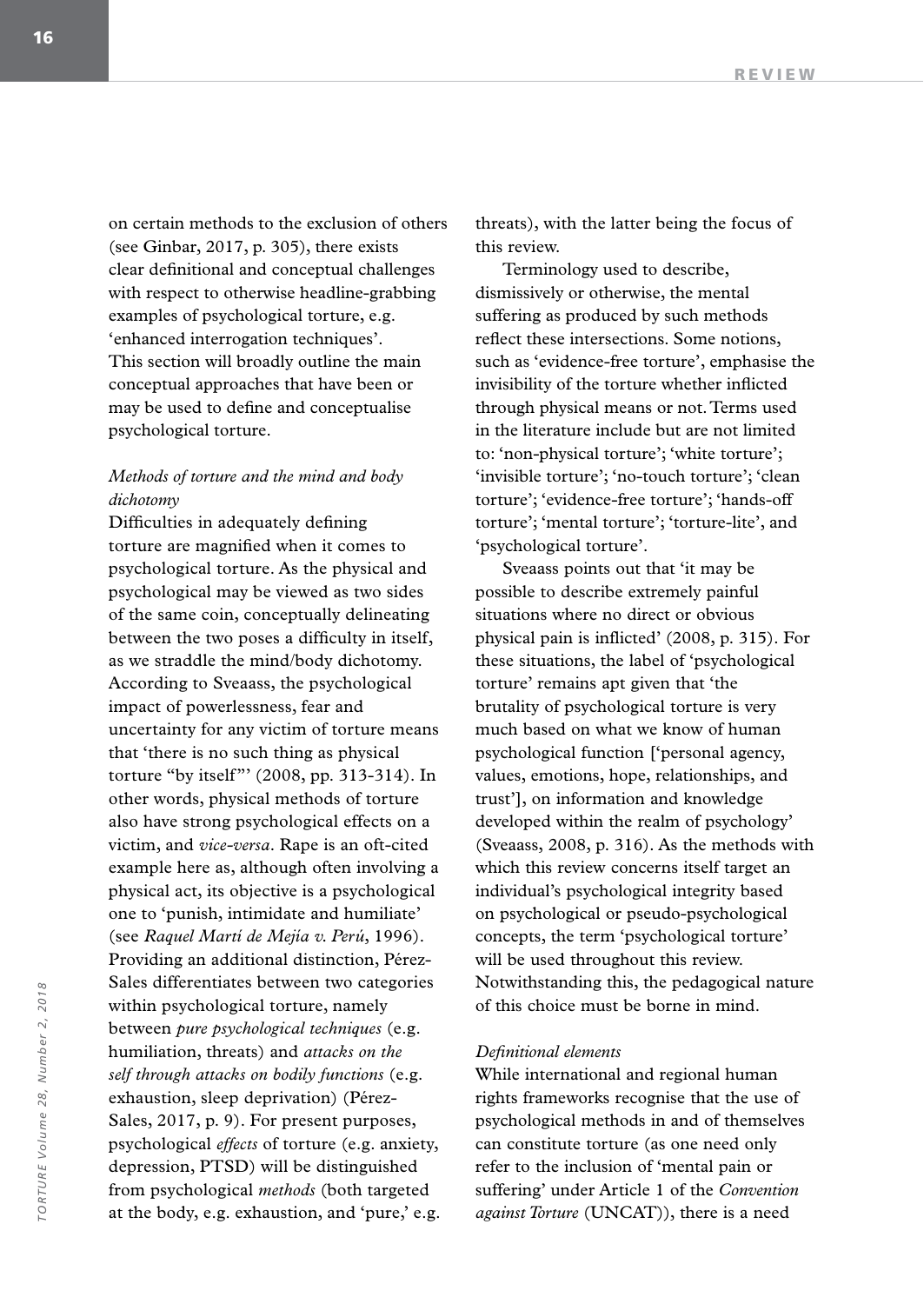to produce more workable understandings. It is notable to find that its drafters did not discuss at any length the meaning of 'mental pain or suffering' but some agreed on the difficulties therein (Nowak & McArthur, 2008, p. 38). Nowak points to the *travaux preparatoires* in arguing against any notion that the 'drafters intended a narrow interpretation that would exclude conduct as intentional deprivation of food, water, and medical treatment from the definition of torture' (2006, p. 819). While strict categorisations of forms of torture are avoided, it is clear in most jurisdictions that some psychological forms have been accepted as constituting torture or inhuman and degrading treatment or punishment.

Beyond a handful of cases, there remains a superficiality to judicial reasoning which warrants further dialogue with non-legal understandings here. Surveying relevant jurisprudence, Crampton proposes the following criteria as being useful, but not definitive, indicators of psychological torture: i. actions that prevent the detainee from maintaining stable mental health (i.e. forced absorption); ii. significance of the psychological maltreatment; iii. design and planning of the torture; and, iv. the perpetrator's focus on affective bonds to pressure the victim (2013). Similarly, another set of criteria entails: 'i. the relationship pattern between torture and tortured; ii. circumstances of the torturing system (political persecution, ethnic cleansing, law enforcement procedure); iii. Whether techniques target identity; iv. the severity of each experience from both an objective and subjective point of view' (Pérez-Sales, 2017, p. 4).

Notwithstanding its breadth, a preliminary review of international jurisprudence reveals that international law does not provide a uniform approach to methods of psychological torture. It is beyond the scope of this review to further outline the definitional dynamics (interpretative variations, gaps, and limitations) with respect to psychological methods of torture in international law. What is clear is that, with the exception of the UN Special Rapporteur on Torture (UNSRT), there is a tendency, where specific conclusions have been reached by certain bodies, to fix a high threshold for psychological torture violations. It suffices to say, however, that it remains unclear why some factual matrices are found to attract stronger criticism than others, and the inconsistency which reigns with respect to *when* exactly these bodies specifically condemn a psychological method as torture appears to thwart any meaningful analysis.

#### *Categorisation and typology*

Another approach in striving for conceptual clarity, amidst such ambiguities, has been through categorisation (or an extensional definition), which involves providing a detailed list of techniques known to not leave physical marks. Rejali provides four categories with which to conceptualise such techniques including: i. positional torture, ii. exercising to exhaustion, iii. restraint torture, and iv. beatings (2007). Admittedly, these are also known to leave physical marks such as bruises and nerve damage. Ojeda, defining the phenomenon as 'the intentional infliction of suffering without resorting to direct physical violence', provides a relatively detailed starting point here in his 13 categories:

**isolation** (including complete or semisolitary confinement); **psychological debilitation** (deprivation of basic needs, forced physical exertion); **spatial disorientation** (small, dark cells); **temporal disorientation** (denial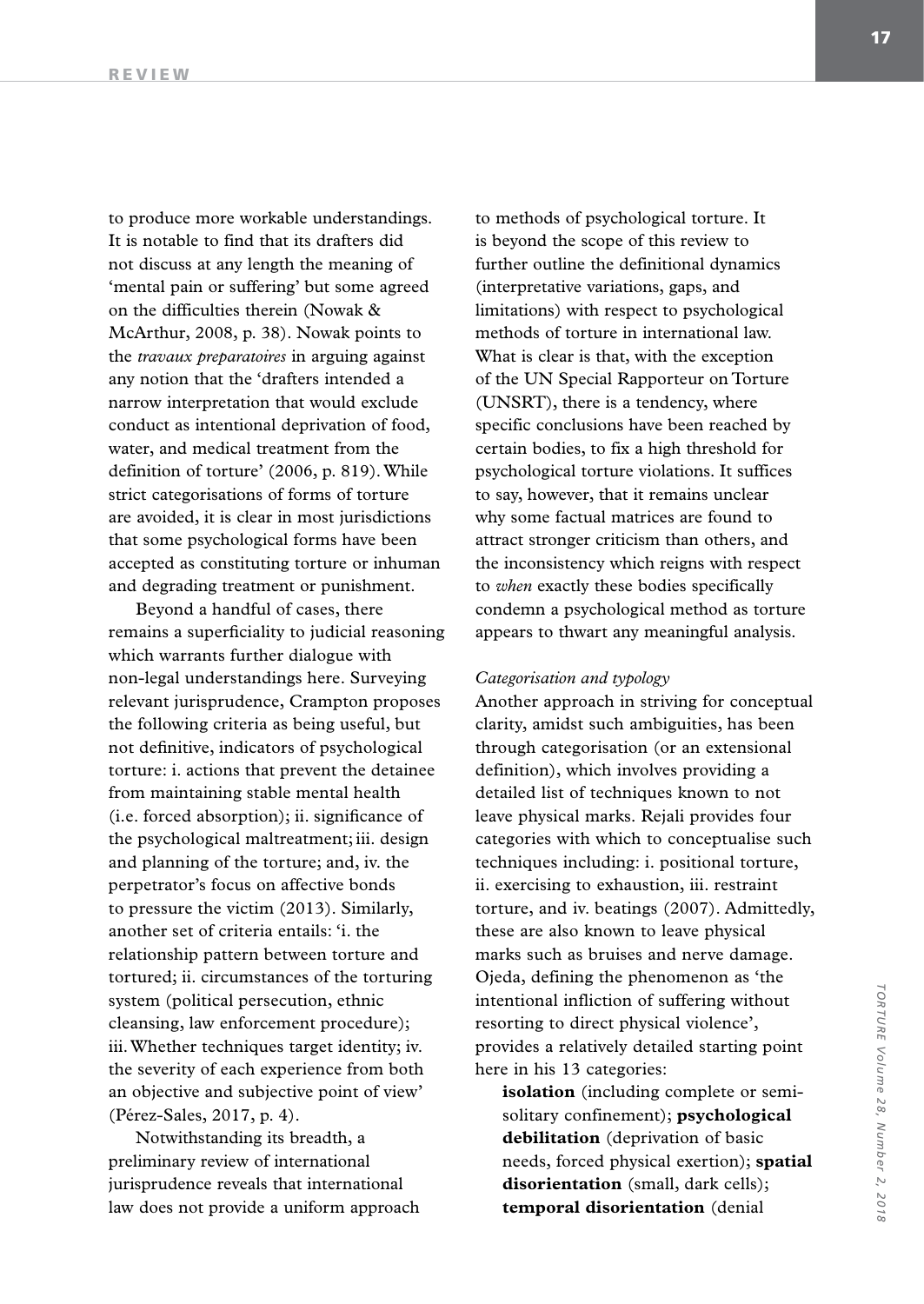of natural light, erratic scheduling of activities); **sensory disorientation (**inducing perceptions of sensory failure, narcosis or hypnosis); **sensory deprivation (**hooding, blindfolding, darkness, sound proofing etc.); **sensory assault (overstimulation)** (bright lights, loud noise/music); **induced desperation** (arbitrary arrest, indefinite detention, random punishment, forced feeding, implanting sense of guilt or abandonment); **threats**  (to self or others, mock executions, forced witnessing of torture); **feral treatment** (forced nakedness, denial of personal hygiene, overcrowding, forced interaction, bestialism, incest); **sexual humiliation** (forcing victim to witness or partake in sexual behaviour); **desecration** (forcing victims to witness or partake in violating religious practices (irreverances, blasphemy, profanity, defilement, sacrilege); **pharmacological manipulation** (nontherapeutic use of drugs or placebos). (Ojeda, 2008, pp. 2-3) A similar categorisation is found in Behan's work:

**disruption of daily rhythms and routines** (night interrogation, disruption of sleep and biorhythms, early morning arrest, manipulating diet, sleep patterns, removal of all comfort items); **isolation and sensory deprivation** (solitary confinement, eliminating lights, sounds, odors, hooding); **monopolisation of perception** (constant bright cell, physical isolation, barren environment, restricted movement, monotonous food, sensory overload, interrogation in non-standard locations); **induced debilitation; exhaustion** (starvation, sleep deprivation, prolonged constraint, interrogation); **threats** (against self

and/or family members of death, nonrepatriation, endless isolation and interrogation, vague threats); **lies and deception** (re evidence against detainee, use of falsified documents or reports); **occasional indulgences; demonstrating omnipotence and omniscience; degradation**  (use of foul language, preliminary humiliation, confinement, denial of personal hygiene, filthy environment, denial of privacy, stripping, removal of clothing); **enforcing trivial demands**  (forced writing, enforcement of extremely detailed rules); **heightened suggestibility, hypnosis and narcosis; self-induced physical pain** (forced sitting on edge of chair of stool, forced upright kneeling and standing, stress positions); **physical abuse** (waterboarding, manhandling, mild physical contact such as grabbing, poking, pushing); **exploitation of phobias** (individual or religious phobias, such as dogs); **sexual humiliation**  (forced stripping etc.) (Behan as quoted in Ojeda, 2008, p. 120)

Unless explicitly emphasised that they are non-exhaustive, the patent danger with such categorisation, *inter alia*, is it becoming restrictive. As Pictet observed in his commentary to the Geneva Conventions as early as 1958:

However great the care taken in drawing up a list of all the various forms of infliction, it would never be possible to catch up with the imagination of future torturers who wished to satisfy their bestial instincts; and the more specific and complete a list tries to be, the more restrictive it becomes. (Pictet, 1958, p. 204) The Human Rights Committee ('HRC')

adopts the same position in saying that it is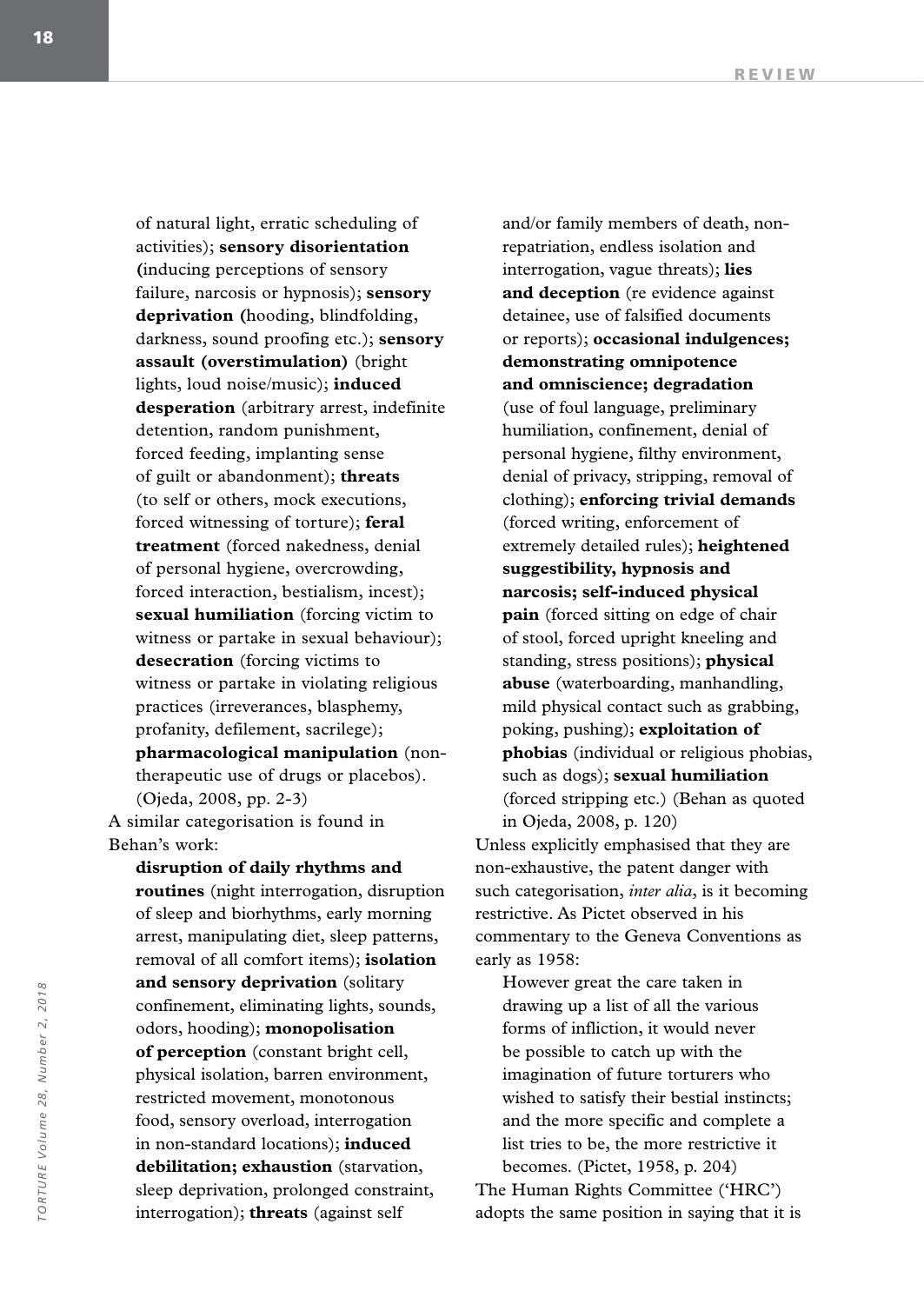not 'necessary to draw up a list of prohibited acts or to establish sharp distinctions between the different kinds of punishment or treatment; the distinctions depend on the nature, purpose and severity of the treatment applied' (Human Rights Committee, 1992, §4). This rings especially true if we are to accept the assertion, by one account, that military technology is a decade or two more advanced than that of clinical or academic research (Pérez-Sales, 2017, p. 331).

A narrow definition embracing categorisation, or enumeration, of prohibited acts of psychological torture has been adopted by the United States of America. In domestically implementing the UNCAT, the definition adopted by the United States' federal government presents an interesting case study. It refers to psychological torture as the:

...mental pain or suffering refers to prolonged mental harm caused by or resulting from: (1) the intentional infliction or threatened infliction of severe physical pain or suffering; (2) the administration or application, or threatened administration or application, of mind altering substances or other procedures calculated to disrupt profoundly the senses or the personality; (3) the threat of imminent death; or (4) the threat that another person will imminently be subject to death, severe physical pain or suffering, or the administration or application of mind altering substances or other procedures calculated to disrupt profoundly the senses or personality.  $(18 \text{ U.S.C. }$  $(2340(2)(B))$ 

There have been two main criticisms made against this definition: that enumerating the actions unduly (to threats of imminent death for instance) narrows the understanding of psychological torture, and that it requires

*prolonged* mental harm, a requirement not found in the UNCAT. The latter point was explicitly made by the Committee against Torture (Conclusions and Recommendations: USA, 2006; hereinafter 'CAT').

## *Conceptions and their contestations: The legal versus the non-legal*

The ruling of whether a particular act or omission constitutes torture is ultimately a judicial one. It is, however, inevitably informed by medical understandings due to the anatomical and psychological conceptualisations of pain. The dominance of blindly legal conceptualisations of torture has been contested for being devoid of this necessary non-legal perspective, for its opaque focus on severity, bias towards the physical, and its Euro-centrism. A number of experts, namely Pérez-Sales, Sveaass and Başoğlu, have argued for a better-informed definition which can help instigate a more scientific understanding of particularly psychological torture. Başoğlu, to reproduce one argument, explains that 'a legal understanding of torture provides protection from torture to the extent that it comes closer to its psychological formulation' (2017, p. 492) and that what is needed is a 'broader definition of torture based on scientific formulations of traumatic stress and empirical evidence rather than on vague distinctions … that are open to endless and inconclusive debate and, most important, potential abuse' (2017, p. 397).

Sveaass understands psychological torture to be 'the process by which psychological pain is transformed into humiliation and dehumanisation, where the essence of being human—namely personal agency, values, emotions, hope, relationships, and trust—is under attack' (2008, p. 304; see also Sveaass, 1994, p. 43). Pérez-Sales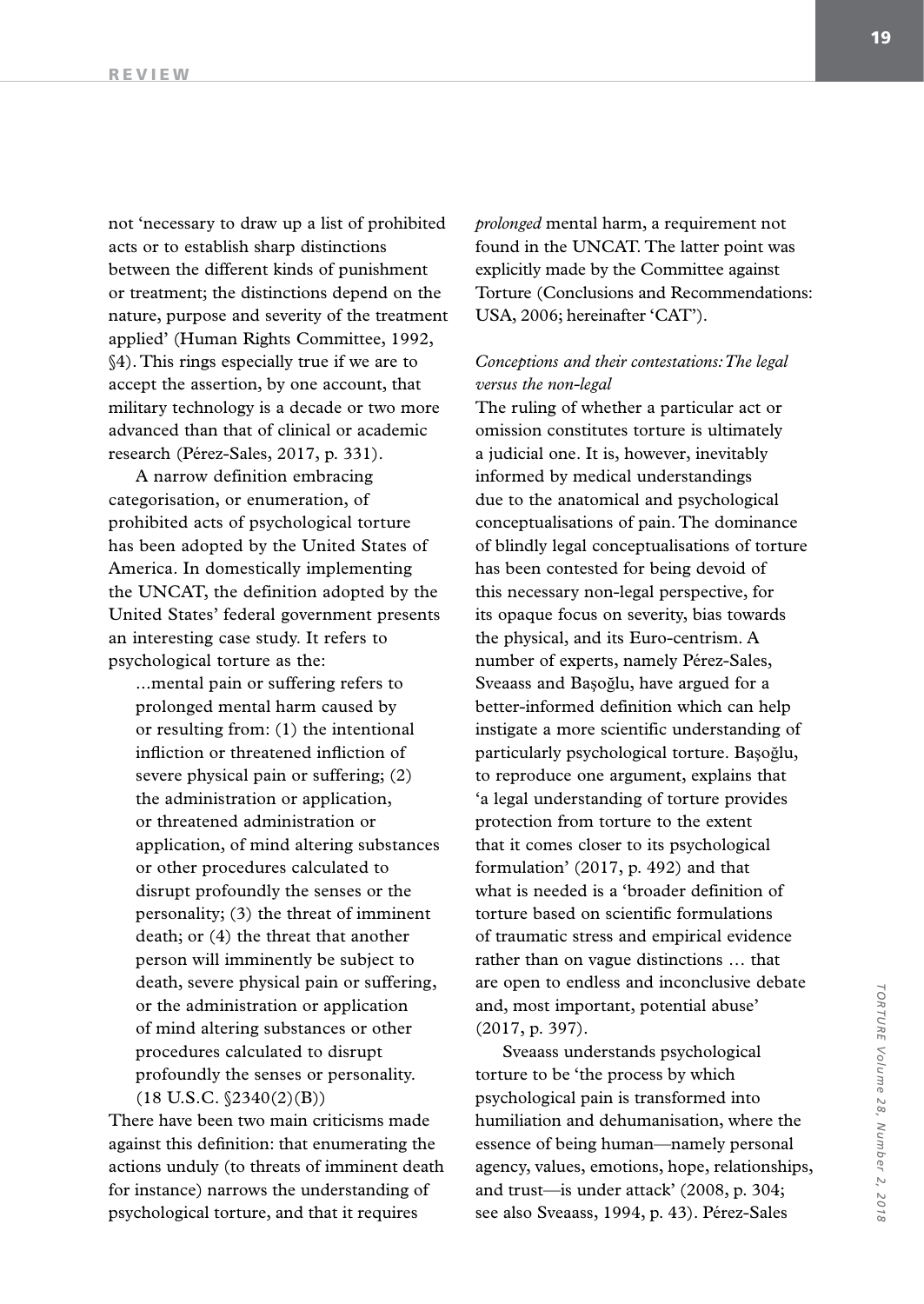also attempts to posit a workable definition as being 'the use of techniques of cognitive, emotional or sensory attacks that target the conscious mind and cause psychological suffering, damage and/or identity breakdown in most subjects subjected to them; such techniques may be used alone or together with other techniques to produce a cumulative effect' (2017, p. 8).

The disconnect between the legal and non-legal conceptualisations coupled with the dominance of the former clearly presents a problem for the advancement of our understanding of torture generally, and perhaps an even greater hindrance with respect to psychological torture. The minor role given to dignity and humiliation (linked to self and identity) which feature more prominently in nonlegal understandings is problematic when compared to 'pain-producing techniques' in legal understandings (Pérez-Sales, 2017, p. 262). As shall be discussed later, severity has also proven a challenge for legal minds.

### Practices and perpetuation of psychological methods

This section will explore how psychological methods are designed, enabled and perpetuated under the guise of science and lawfulness. The conceptual argument persists as we draw on 'lawful sanctions', 'intentionality' and the difficulties with respect to distinguishing between torture and cruel, inhuman and degrading treatment (CIDT).

#### *Scientific complicity: The 'benevolence' of technology*

The scientific milieu out of which these methods have sprung is also of import to understanding the phenomenon. Technology, be it in the use of techniques, knowledge or personnel, has been used by state actors

to act as an illusion of control purportedly safeguarding the process from breaching the pain threshold.

This was recognised as early as 1978 in the case of *Ireland v. the United Kingdom,*  where in his dissenting opinion, Judge Evrigenis, calling the majority out on their reasoning, found that torture in the case was:

... based on methods of inflicting suffering which have already been overtaken by the ingenuity of modern techniques of oppression. Torture no longer presupposes violence, a notion to which the judgment refers expressly and generically. Torture can be practised and indeed is practised—developed in multidisciplinary laboratories which claim to be scientific. (ECHR, 1978)

Rejali points out that at best this is also sourced from the perceived humanism and polyvalent use of technology. Pointing to the general public value in electricitybased technologies as an example, Rejali argues that any ill-conceived use, say as constituting a torture method, is faced with a 'civic doubt' as to whether such a technology can be as harmful given its benefits to humanity (2003).

Relatedly, revelations on the use of music as torture (its coerced listening (loud or otherwise), playing, singing or dancing) by the United States in places such as Guantánamo Bay promptly spawned a debate amongst academics and musicians alike. Music's use as therapy renders it difficult to think of its use as torture. Spielmann, a past president of the European Court of Human Rights, has observed that certain uses of music 'can amount to torture, and lyrics can be the vehicle of human rights abuses' (2012, p. 371). Such statements have been seen to herald a change in perceiving non-physical methods (Papaeti, 2013).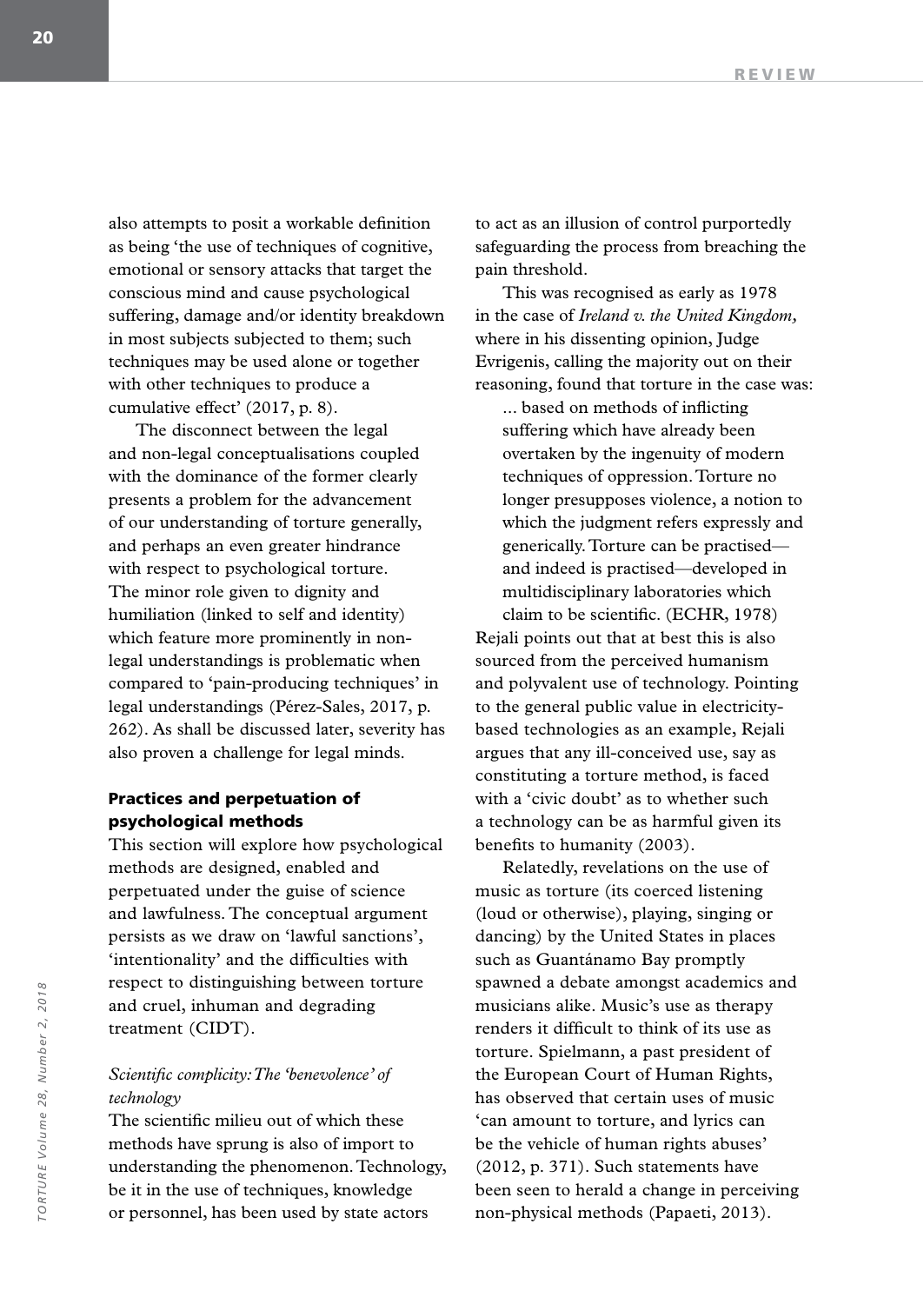Grant's assessment is that there is nothing intrinsically harmful about music so context is paramount. She prescribes:

Preventing the worst abuses of physical and mental integrity that can be inflicted through music begins with the much more simple act of removing the sheen from musical activities as in some way intrinsically beneficial and morally good. We need to face up to both the possible negative health effects of different musical practices and the long-standing conjunction between music and processes of humiliation and shaming (Grant, 2013, p. 11).

### *Perceived control: The perversion of 'trust' and 'regulation'*

The complicity of psychology and, perhaps to a lesser extent, psychiatry, intentionally or not, in lending their expertise to state intelligence apparatuses, from the beginnings of the Cold War to the 'War on Terror', is widely accepted in the literature (Physicians for Human Rights, 2005; Pope & Gutheil, 2009; Soldz, 2011). It is important to recognise the psychology underpinning the psychological techniques of torture and warfare, which has been well-documented elsewhere (Lavik, 1994; McCoy, 2012; Suedfeld, 1990).

Soldz has, for instance, illustrated in some detail the role of psychologists at Guantánamo Bay, in designing the environment to disrupt cohesion and communication among detainees and to foster dependence and compliance instead, and also controlling the minutiae of interrogations to the point of prescribing the limited provision of toilet paper to one detainee (2010). Yet, to the American public, the role of mental health professionals were represented here as ensuring that the pain threshold was

contained to a level below that of torture (American Psychological Association, 2005, p. 2). Trust in science was co-opted in order to appease public and institutional consciences. The wheeling out of the phrase 'safe, effective, legal, and ethical' by the Bush Administration was symbolic in manipulating the perception of torture:

… into an expert activity with "scientific techniques" and other accoutrements of professionalism provided advantages to the torturers, conscious and unconscious. The pseudo-scientific façade Jessen and Mitchell developed for the military created a fig-leaf of cover that the torture was not the primitive and sadistic behaviour it really was. It also gave senior military personnel a chance to escape accountability by turning torture over to "the docs"." The Justice Department in effect created a "safe harbour" for interrogators. If a psychologist was involved in the interrogation, by the mere fact of the psychologist's involvement, the "enhanced interrogation" was per se "safe, effective, legal, and ethical". There was no requirement that the psychologist even do anything of a protective nature. His or her very presence, by executive definition, meant that the enhanced interrogation was "safe, effective, legal,

and ethical". (Welch, 2010, p. 6) For Kalbeitzer, the coerciveness of interrogations, as designed by psychologists, was as simple as 'designing the room in such a way as to create an intimidating atmosphere' (Kalbeitzer, 2009). Such tailoring took into account the individual vulnerabilities of the subject. Başoğlu also provides a comprehensive account of the centrality of 'learned helplessness' in CIA's design of its torture regime (Reyes & Başoğlu, 2017).

For what it is worth, the US Senate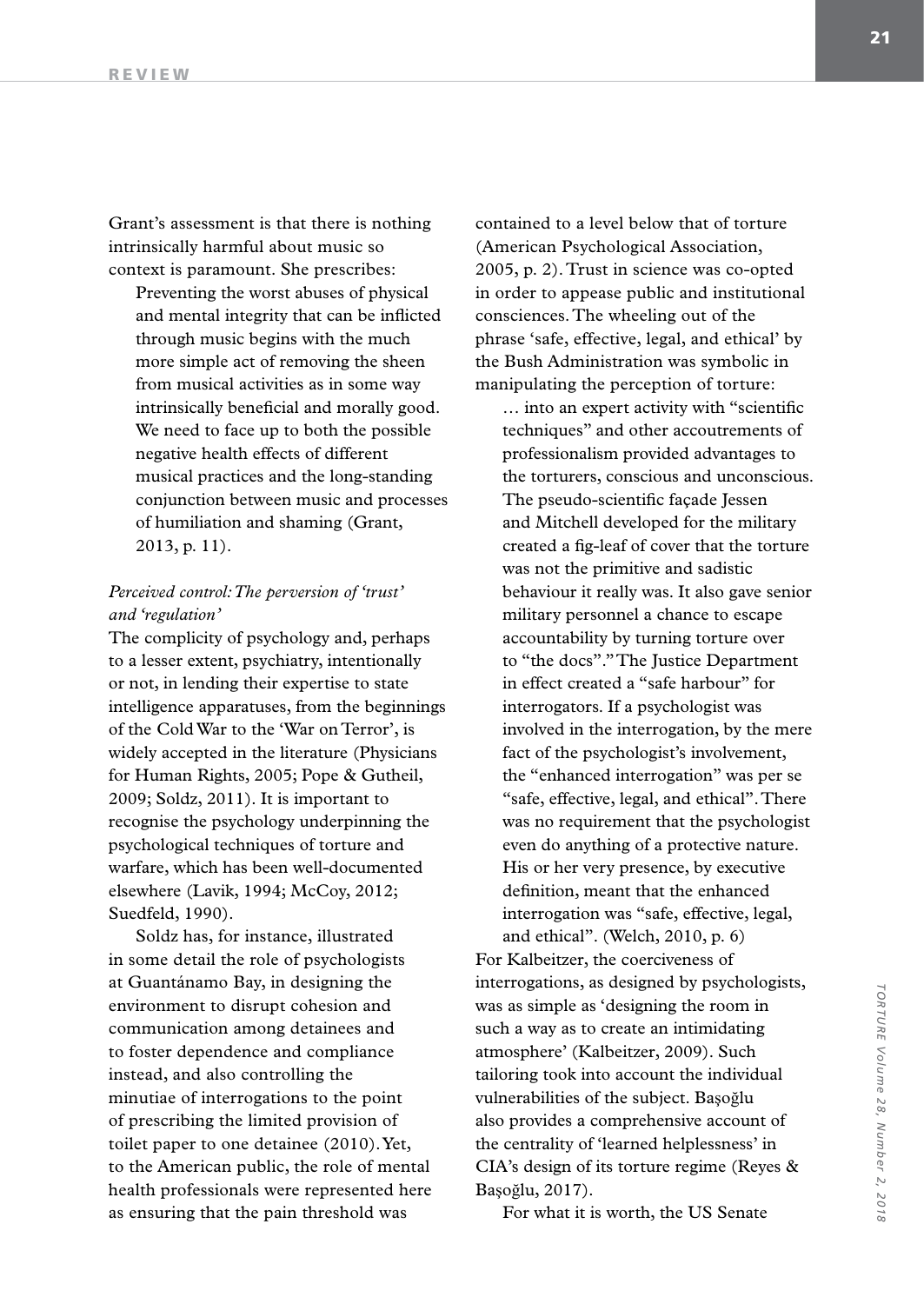confirmed that the CIA conducted no 'significant research to identify effective interrogation practices, such as conferring with experienced US military or law enforcement interrogators, or with the intelligence, military, or law enforcements services of other countries with experience in counterterrorism and the interrogation of terrorist suspects' (US Senate Select Committee on Intelligence, 2014, p. 20)..

Observing this, O'Mara has deployed the term 'cargo cult science' to refer to such 'use of the language and even behaviours that bear some resemblance to science but critically without the scientific method and the intellectual commitments that follow from the adoption of the scientific method' (2015, p. 30). Similarly, McCoy has also explored the nexus between science and impunity, and the means by which science sanitises and assists in emboldening and legitimating psychological methods of torture, where he states:

The language of science can make psychological torture seem like a series of carefully controlled procedures, sanctioned by rational experts who have the aura of authority that comes with knowledge and credentials (McCoy, 2012, p. 24).

As a side note, McCoy's work on the CIA's development and propagation of psychological methods of torture extensively explores the relationship between impunity, history and public forgetting. The fragility of collective memory means that publicised cases of psychological torture are also susceptible to contestation and manipulation by media and the state, which, according to McCoy, 'tear at the threads of collective memory, making each exposé seem isolated, anecdotal, and ultimately insignificant' (McCoy, 2012a, p. 38). He goes on to underscore the power of history in diffusing

efforts at prosecution and prevention.

As a belated point of qualification, one must bear in mind that as much as Rejali alludes to the unacknowledged malleability of technology towards different ends, one must also refrain from holding science to be 'purely truth-seeking' and devoid of values. Moreover, Evans and Morgan militate against torture as conventionally 'unrestrainedly savage', instead depicting it as having long been cruel yet controlled, a 'carefully-regulated practice' (1998, p. 58).

#### *Humiliation: Torture or inhuman and degrading treatment?*

Back-tracking to powerlessness, fear and uncertainty, the relational dynamics, or the power imbalance, between the perpetrator and the victim, particularly with the use of psychological methods must also be considered. Whilst it is not exclusive to psychological torture, it may be argued that its significance is distinct when compared to the use of physical methods. For Pérez-Sales, torture arises where, upon this background of 'powerlessness and suppression', there occurs a violation of dignity and autonomy (2017, pp. 84-85, 261). When the phenomenology of torture is surveyed further, we can see that the torturer demonstrates his power to exhaust, disorient, create dependency, create fear and humiliate his victim (Hauff, 1994, p. 21). Such a violation may also involve self-betrayal, where a victim for instance is forced in the circumstances to do something to acknowledge their absolute helplessness and submission. Doerr-Zegers, speaking from experience on treating Chilean torture victims, states that the 'psychological component of torture becomes a kind of total theatre, a constructed unreality of lies and inversion, in a plot that ends inexorably with the victim's self-betrayal and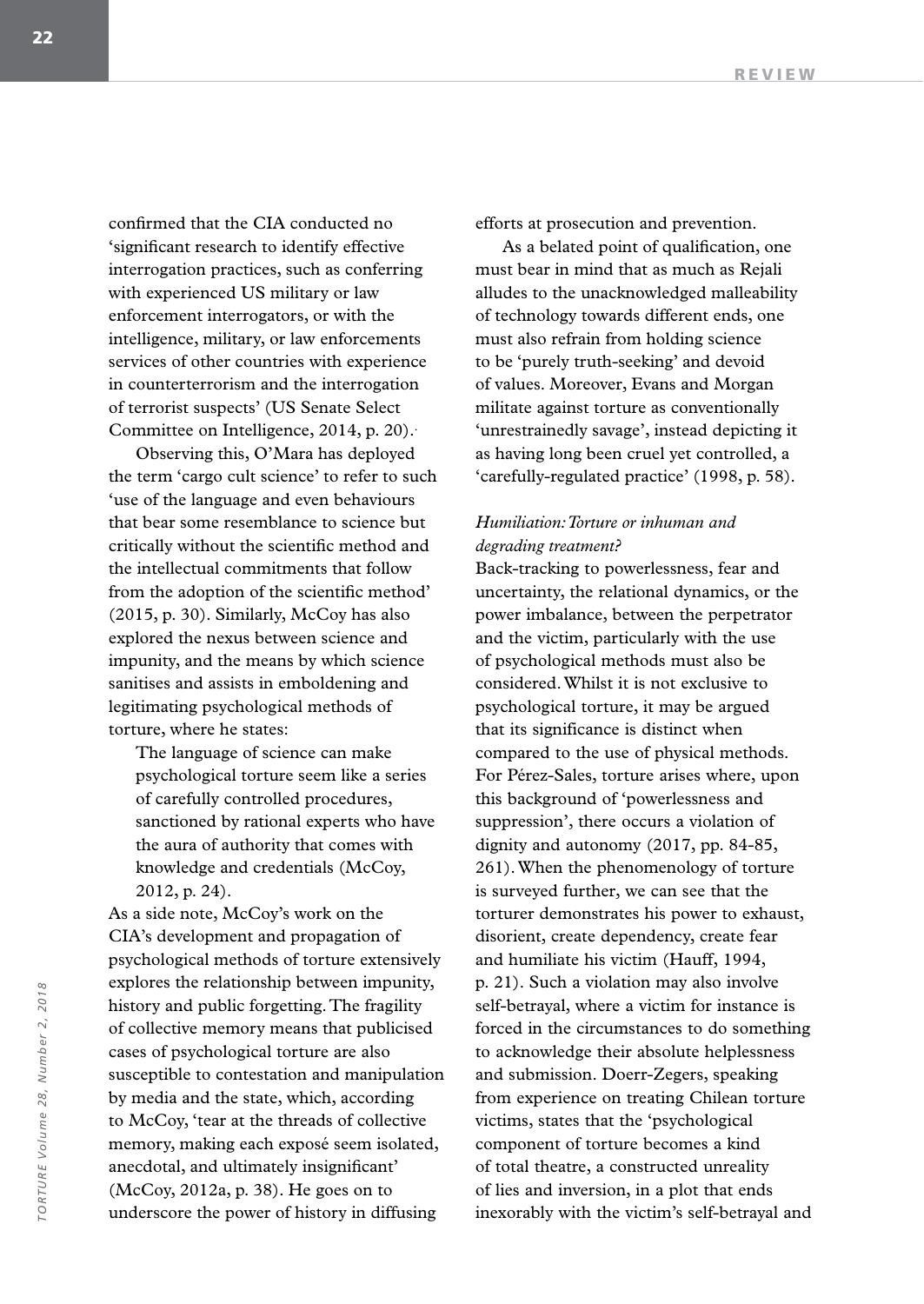destruction' (McCoy, 2006, p. 10).

The notion of humiliation readily springs to mind here, which is conventionally associated with cruel, inhuman and degrading treatment, and more specifically with degrading treatment (*Ireland v. United Kingdom*, §167). Yet, as shall be discussed below, psychologicallyinformed systems of torture, such as those operated by the CIA, feature humiliation as a part of an overall method as a means of breaking the will and extracting information. It is upon this background that Nowak as UNSRT unearthed the centrality of 'powerlessness' to torture:

as the most serious violation of the human right to personal integrity and dignity, presupposes a situation of powerlessness of the victim which usually means deprivation of personal liberty or a similar situation of direct factual power and control by one person over another. … A thorough analysis of the *travaux préparatoires* of Art 1 and 16 CAT as well as a systematic interpretation of both provisions in light of the practice of the Committee against Torture has led me to the conclusion that the decisive criteria for distinguishing torture from CIDT is not, as argued by the European Court of Human Rights and many scholars, the intensity of the pain or suffering inflicted, but the purpose of the conduct and the powerlessness of the victim. (Nowak & McArthur, 2006, p. 150; 2008, p. 76; see also Nowak 2006, p. 832; Sifris, 2013)

This is also central for Manderson who sees the 'experience of absolute powerlessness that reduces the victim, in their own eyes as well as their torturer's, to an animal, a body without will or dignity of any kind … the destruction of identity' (Manderson, 2005, p. 640). Applying this conceptualisation in his assessment of the detainees at

Guantánamo Bay, it was pointed out that: Treatment aimed at humiliating victims may amount to degrading treatment or punishment, even without intensive pain or suffering. It is difficult to assess in abstracto whether this is the case with regard to acts such as the removal of clothes. However, stripping detainees naked, particularly in the presence of women and taking into account cultural sensitivities, can in individual cases cause extreme psychological pressure and can amount to degrading treatment, or even torture. The same holds true for the use of dogs, especially if it is clear that an individual phobia exists. (UN Commission on Human Rights, 2006, §51).

Başoğlu, Livanou & Crnobaric, in their oftcited study, conclude that stress indicators of psychological methods including humiliation are similarly severe when compared to physical methods. They posit this as follows:

Ill treatment during captivity, such as psychological manipulations, humiliating treatment, and forced stress positions, does not seem to be substantially different from physical torture in terms of the severity of mental suffering they cause, the underlying mechanism of traumatic stress, and their long-term psychological outcome. Thus, these procedures do amount to torture, thereby lending support to their prohibition by international law. (Başoğlu, Livanou & Crnobaric, 2007)

This brings into question the feasibility of equating humiliation with the lesser category of inhuman and degrading treatment as most adjudicatory bodies continue to do. It must be said that, whether assumed or dismissed, explicit mention of 'powerlessness' in the work of relevant human rights bodies and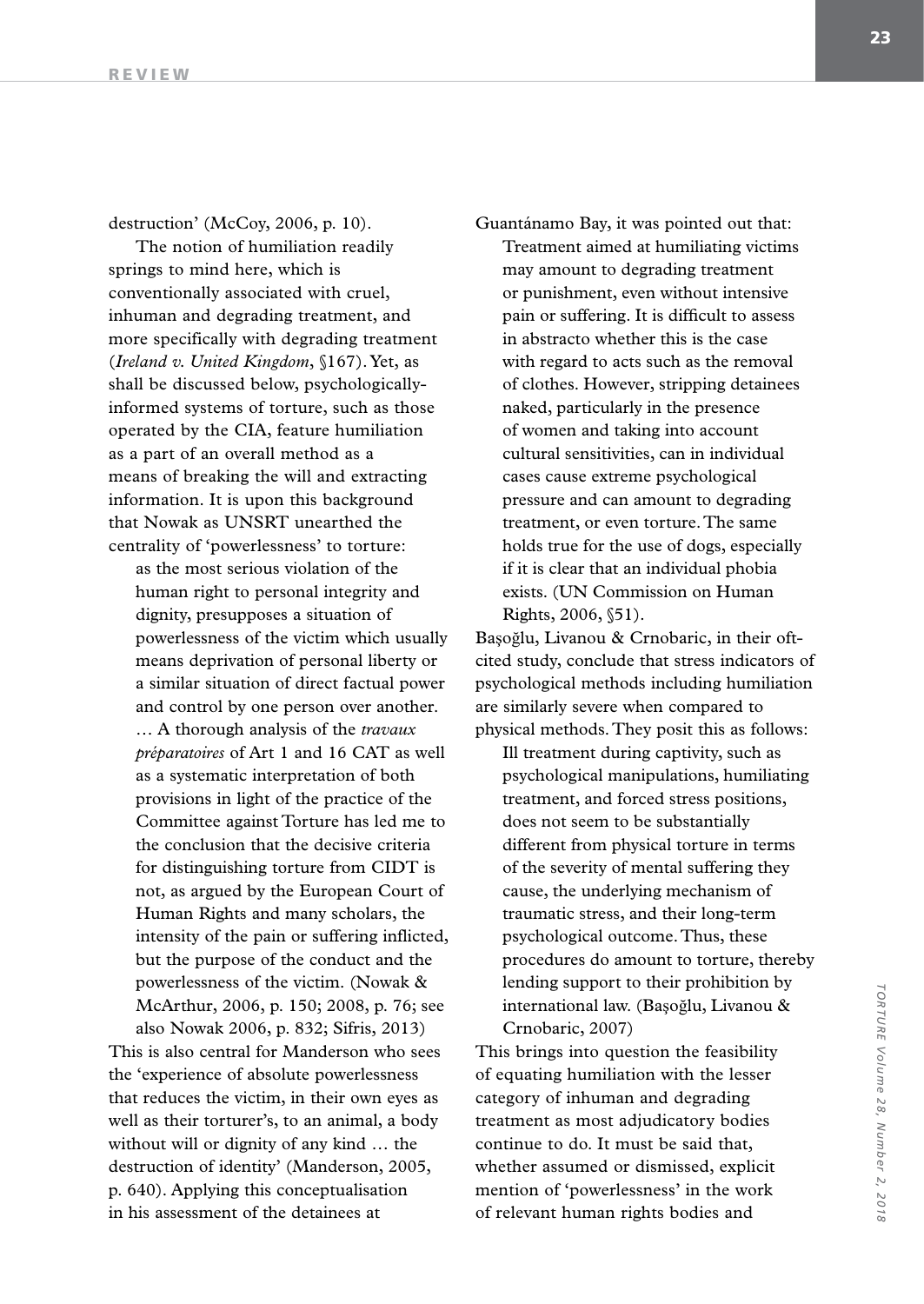international law is negligible. Given its centrality, techniques of humiliation that seek to achieve a sense of powerlessness in the victim and the victim's family, and are all too often found to amount to be less severe than torture, need to be seriously reconsidered, given the material differences between the consequences that flow from it, and any underestimation of pain and suffering addressed.

Whilst it is accepted that the particular stigma attached to torture must remain reserved for the most atrocious instances of ill-treatment, the use of powerlessness firms up an opening for ill-treatment to be treatment that is not simply physically brutal. Yet, the resort to severity in differentiating between torture and CIDT has also been increasingly critiqued and abandoned. In *Keenan v United Kingdom*  (2001), the European Court stated that while 'it is true that the severity of suffering, physical or mental, attributable to a particular measure has been a significant consideration in many of the cases decided by the Court under Article 3 of the ECHR, there are circumstances where proof of the actual effect on the person may not be a major factor' (§113). Coupling this with the *Selmouni* ruling, for the European Court, 'the level of pain inflicted is increasingly a less determinate factor, as acts it once considered only "inhuman" could now rise to the level of torture, depending on the context and purpose for which physical force is employed' (Evans, 2002, p. 373; Selmouni v. France, 1999).

A brief note on purpose under the UNCAT definition is warranted. It is widely interpreted to be inclusive of 'such purposes as' obtaining information or a confession, punishment, intimidation and coercion or discrimination and that it is, therefore, not exhaustive. Yet, there remains a dearth of

analysis here when compared to the depth of discussion on other constitutive elements also found therein such as *severity of pain and suffering* and *official capacity*. During the drafting process, it seems that the United Kingdom's proposal to include 'gratuitous torture', conceivably meaning torture without purpose or for self-gratification, was not adopted (Nowak & McArthur, 2008, p. 75). As pointed out by Burgers and Danelius, purposes explicitly stated in the definition are based on state interest (1988, pp. 118- 119). This may mean that acts intended to humiliate or debase, those arguably closer to gratuitous, do not fall within the category of state interest, and therefore do not amount to torture. That said, even where private sadism predominates, there is 'usually an element of punishment or intimidation' sufficient to satisfy the purposive element under Article 1 (Burgers & Danelius, 1988, p. 119). Conversely, Article 2 of the Inter-American Convention against Torture, whilst listing similar purposes, includes 'for any other purpose', hence not proscribing purposes to ones based on state interest.

#### *'Enhanced Interrogation Techniques' (EITs) and the 'Five Methods'*

Despite experience disproving the efficacy of coercive tools in eliciting reliable information, the context of interrogation poses a fertile ground for the infliction of torture (Costanzo & Gerrity, 2009). This is front and centre of UNCAT Article 1's purposive element. Yet, much in the vein of psychological methods of torture, abusive interrogations have not been adequately and explicitly proscribed by international law. In remedying this, by calling for a protocol for non-coercive interviewing, the UNSRT (Mendez) recently stated that:

Torture and ill-treatment harm those areas of the brain associated with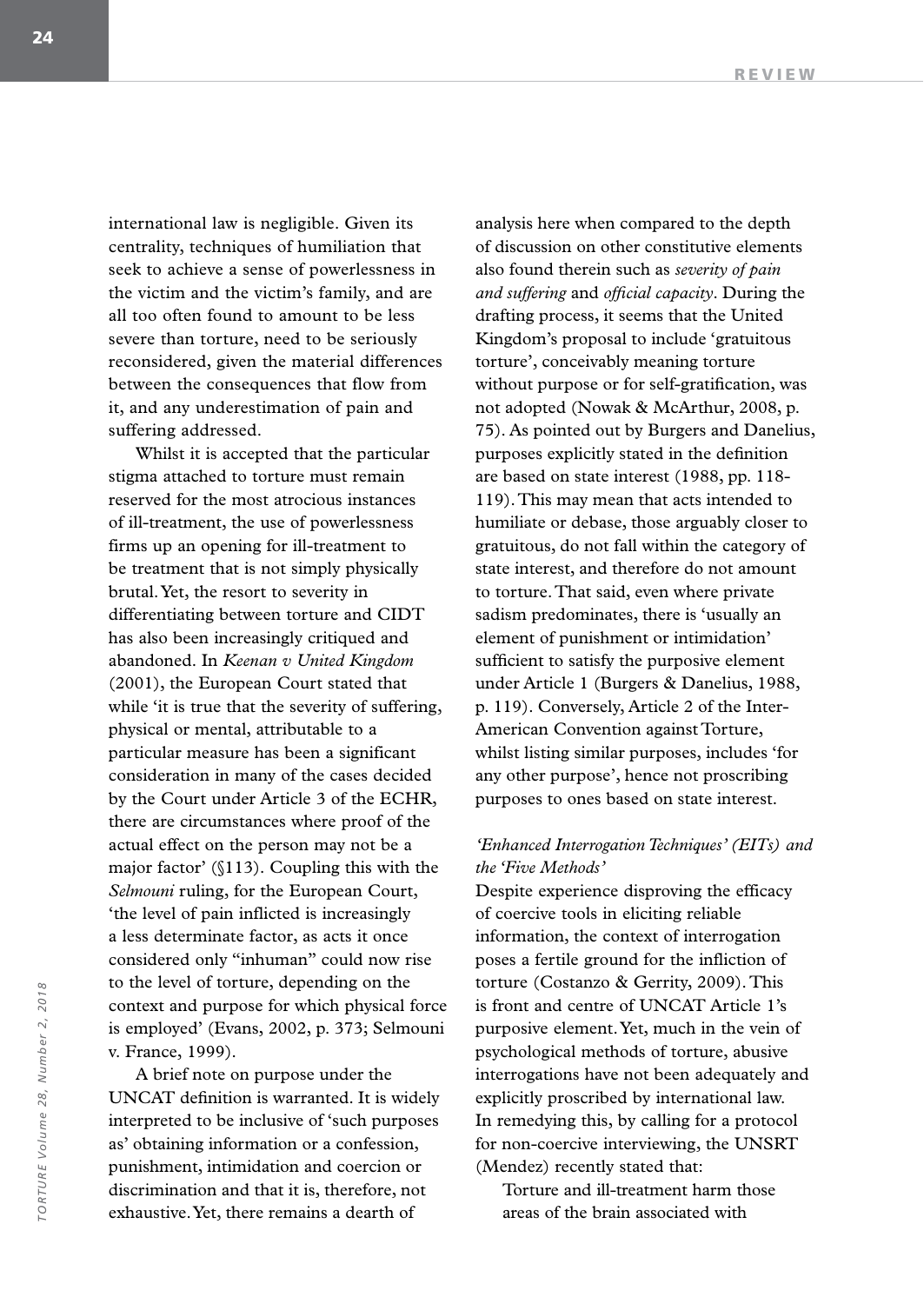memory, mood and general cognitive function. Depending on their severity, chronicity and type, associated stressors typically impair encoding, consolidation and retrieval of memories, especially where practices such as repeated suffocation, extended sleep deprivation and caloric restriction are used in combination. Such practices weaken, disorient and confuse subjects, distort their sense of time and render them prone to fabricate memories, even if they are otherwise willing to answer questions. They are also detrimental to the establishment of trust and rapport, and compromise the interviewer's ability to understand a person's values, motivations and knowledge — elements required for a successful interview. (UNSRT, 2016, §18)

Accusatorial, protracted or suggestive interviews overlayed with threats, manipulation and coercion are underscored as unethical, and depending on their 'degree, severity, chronicity and type, undue psychological pressure and manipulative practices' may be ill-treatment (UNSRT, 2016, §44). At the very least, one must accept the view of the CAT that 'moderate physical pressure', even when viewed as a 'lawful' mode of interrogation by a state (i.e. Israel), is 'completely unacceptable' as it creates conditions leading to the risk of torture or CIDT (CAT, 1994, p. 10).

Undoubtedly, the gravest contemporary regime of psychological torture, to be publicised at least, has been the United States' abuses of prisoners, by the later disavowed use of 'enhanced interrogation techniques', in various 'black-sites' around the world and notoriously in Abu Ghraib and Guantánamo Bay. In their seminal report 'Break Them Down', Physicians for Human Rights (PHR) lists the employed techniques as including: 'sensory

deprivation, isolation, sleep deprivation, forced nudity, the use of military working dogs to instil fear, cultural and sexual humiliation, mock executions, and the threat of violence or death toward detainees or their loved ones' (PHR, 2006, p. 1).

Herman underscores that such 'techniques of establishing control over another person are based upon systematic, repetitive infliction of psychological trauma' (Herman, 2015, p. 69). Moreover, it is in the context of 'highly controlled detention and interrogation environment used to exploit helplessness and vulnerability' engendering the 'denial of autonomy and dependency on interrogators' that such techniques must be viewed (Physicians for Human Rights & Human Rights First, 2007, p. 6). Similarly, this system has been described as 'ambiguous almost by design' and the 'product of deliberate attempts to engineer tactics that provoke subtle forms of pain, relying on technological, psychological, and pharmacological innovations that maximize the pain or discomfort of the detainee's experience while leaving minimal perceptible evidence of brutality' (McDonnell, Nordgren & Loewenstein, 2011).

Further on the point of 'design', it is axiomatic to say that trauma can be 'culture-bound' and can differentiate across individuals as the 'meaning of torture and trauma is shaped by social support and religious, cultural and political beliefs' (Physicians for Human Rights & Human Rights First, 2007, p. 7). Another primary point of discussion has been the exploitation of cultural sensitivities of Arab men regarding sexual taboos (e.g. forced nakedness, contact with a woman) and other phobias (e.g. relating to dogs), based on a text called *The Arab Mind* by Patai from 2002.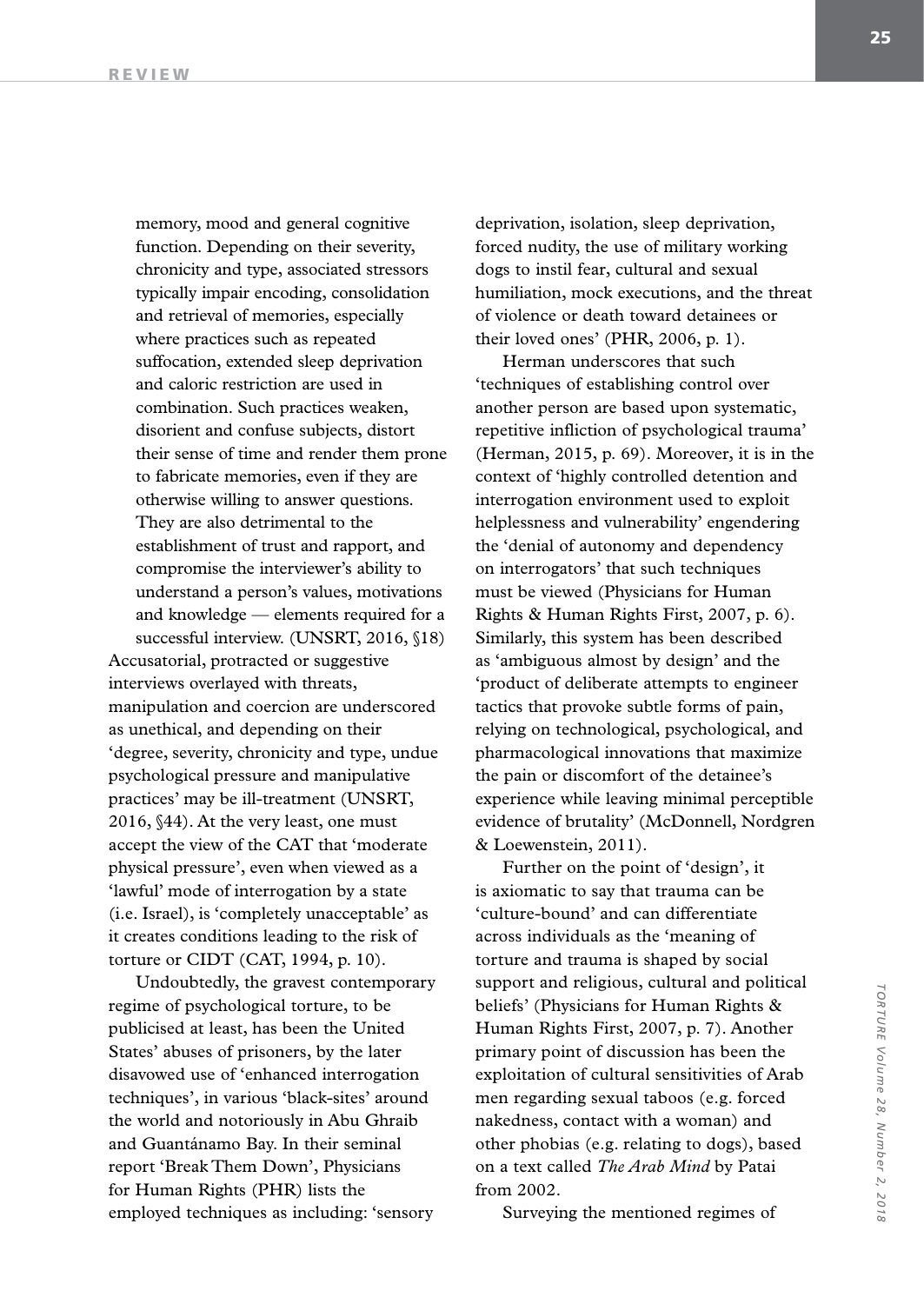psychological torture, Reyes concludes that 'accumulation of methods' together with 'unpredictability and uncontrollability' (an aggravating feature similar to 'powerlessness') are distinct features here (Reyes, 2007, p. 591). In the same vein, Başoğlu posits that the 'most deleterious consequences stem from uncontrollable aversive events that are also unpredictable' (Başoğlu & Mineka, 1992, p. 199).

The cumulative or combined nature of these techniques warrants some expansion. Contextually, some legitimate interrogatory methods which may seem 'minor' or 'innocuous' at first glance 'become coercive if used over prolonged lengths of time' (Reyes, 2007, p. 599). That is not to say that this is exclusive to or necessary for psychological torture. Also, isolated instances of methods such as mock executions, death threats or forcefully witnessing torture have been found to amount to torture. The thesis here rather is that such seemingly legitimate or innocuous means 'form a system deliberately designed to wear and break down, and ultimately also to disrupt the senses and personality' (Reyes, 2007, p. 599). In its latest report to the United States, the CAT explicitly recommended that uses of sensory deprivation and sleep deprivation at Guantánamo Bay were violations of the UNCAT and should be abolished (CAT, 2014, §17). The UNSRT has similarly assessed that 'jurisprudence of both international and regional human rights mechanisms is unanimous in stating that such methods violate the prohibition of torture and ill-treatment' (UNSRT, 2004, §17).

Furthermore, the UNSRT has also seen it necessary to explicitly point out that 'the simultaneous use of these techniques is even more likely to amount to torture' (UN Commission on Human Rights, 2006, §52). During his examination of 'enhanced

interrogation techniques' as UNSRT, Rodley pointed out that '[e]ach of these measures on its own may not provoke severe pain or suffering' but may do so in combination 'applied on a protracted basis of, say, several hours' (UNSRT, 1997, §121). Therefore, he considered a certain degree of combining methods or their accumulation and duration as requisite before the severity threshold became relevant. Sleep deprivation may also prove an apt case to illustrate the cumulative, as opposed to inherent, dynamics here. In its criticism of Israel, the CAT did not categorically state that sleep deprivation, in *all* cases, amounted to torture but detailed certain durations over specific periods that did (CAT, 1998, §24).

Two European Court of Human Rights cases of *Al Nashiri v. Poland* (2014) and *Husayn (Zubaydah) v. Poland* (2014) where 'EITs' were found as having been used in CIA black-sites in Poland make for enlightening reading here. In *Al Nashiri*, the victim was subjected to two mock executions (one with a power drill), stress positions and 'EITs'. The Court characterised these techniques as 'deliberate inhuman treatment causing very serious and cruel suffering' amounting to torture under Article 3. In its assessment, the Court stated all the measures were applied in a:

premeditated and organised manner, on the basis of a formalised, clinical procedure, setting out a "wide range of legally sanctioned techniques" and specifically designed to elicit information or confessions or to obtain intelligence from captured terrorist suspects. Those—explicitly declared—aims were, most notably, "to psychologically 'dislocate' the detainee, maximize his feeling of vulnerability and helplessness, and reduce or eliminate his will to resist ... efforts to obtain critical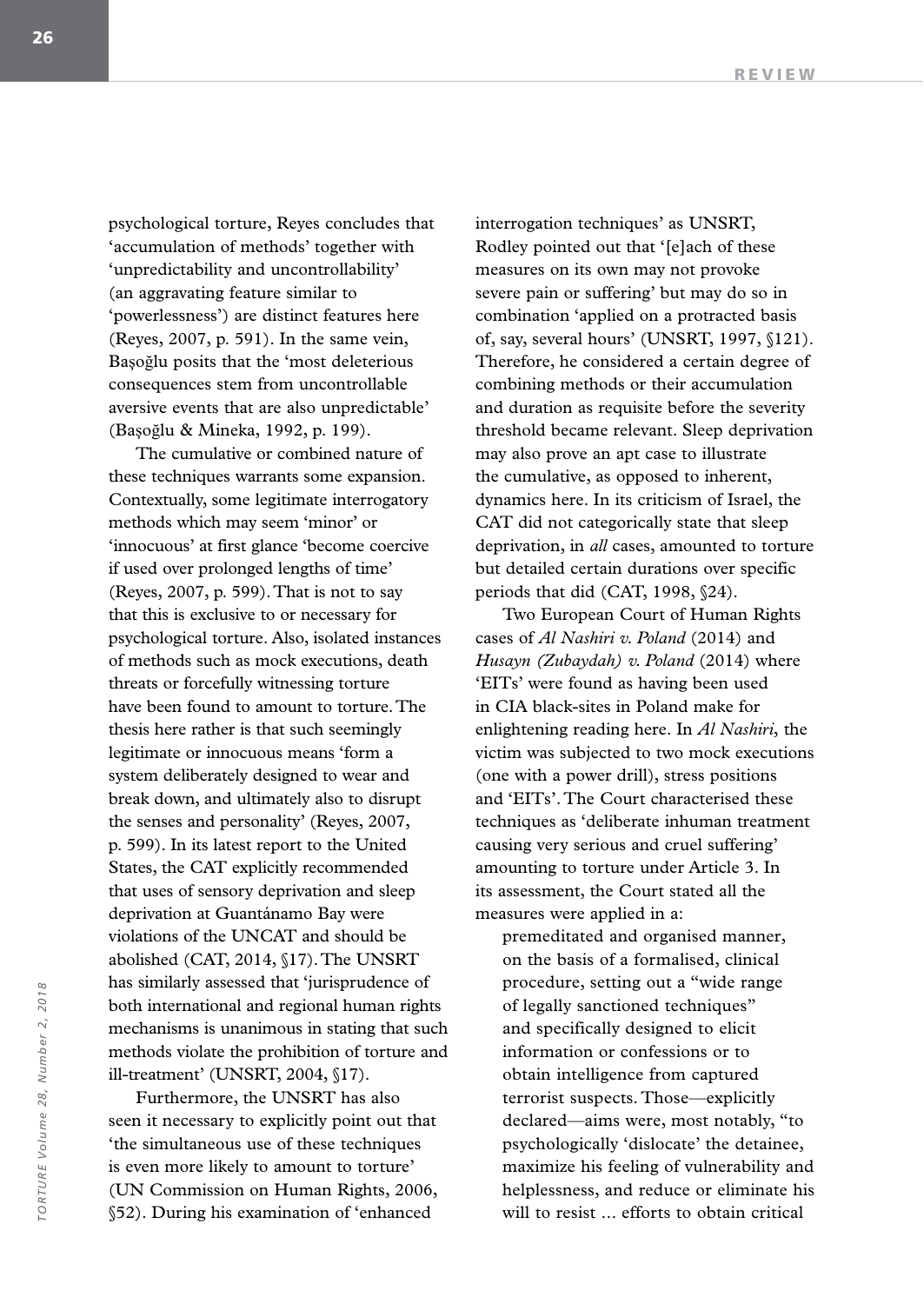intelligence"; "to persuade High-Value Detainees to provide threat information and terrorist intelligence in a timely manner"; "to create a state of learned helplessness and dependence"; and their underlying concept was "using both physical and psychological pressures in a comprehensive, systematic and cumulative manner to influence [a High-Value Detainee's] behaviour, to overcome a detainee's resistance posture". (§§ 515-516)

*Husayn (Zubaydah) v. Poland* involved another CIA detainee who had been subjected to the 'EITs', and at 'least 83 waterboard sessions in a single month', before being implicitly threatened with such a method again if he failed to comply. In its assessment, the Court observed:

that this permanent state of anxiety caused by a complete uncertainty about his fate in the hands of the CIA and a total dependence of his survival on the provision of information during the "debriefing" interviews must have significantly exacerbated his already very intense suffering arising from the application of the "standard" methods of treatment and detention in the exceptionally harsh conditions. (§ 509)

A clear antecedent to this system was the 'five techniques' as used by the British Military firstly in Northern Ireland, during the Troubles, on individuals suspected to be involved with the Irish Republican Army (IRA). It consisted of:

**(a) wall-standing:** forcing the detainees to remain for periods of some hours in a "stress position", described by those who underwent it as being "spreadeagled against the wall, with their fingers put high above the head against the wall, the legs spread apart and the feet back, causing them to

stand on their toes with the weight of the body mainly on the fingers"; **(b) hooding:** putting a black or navy coloured bag over the detainees' heads and, at least initially, keeping it there all the time except during interrogation; **(c) subjection to noise:** pending their interrogations, holding the detainees in a room where there was a continuous loud and hissing noise; **(d) deprivation of sleep:** pending their interrogations, depriving the detainees of sleep; **(e) deprivation of food and drink:** subjecting the detainees to a reduced diet during their stay at the centre and pending interrogations. (§96) When considering these methods, the

(now defunct) European Commission of Human Rights, focusing on the combined psychological impacts, found that the five techniques constituted torture on the grounds of the intensity directly affects the personality:

physically and mentally [and that] the systematic application of the techniques for the purpose of inducing a person to give information shows a clear resemblance to those methods of systematic torture which have been known over the ages... a modern system of torture falling into the same category as those systems... applied in previous times as a means of obtaining information and confessions. (*ECommHR, 1976: Ireland v. United Kingdom*, § 512)

When it progressed to the European Court of Human Rights however, it disagreed and held that the ill-treatment only amounted to cruel inhuman and degrading treatment but not to torture because the necessary severity and intensity of harm that a finding of torture required was not established (according to the *de minimis* rule). In his dissenting opinion, holding that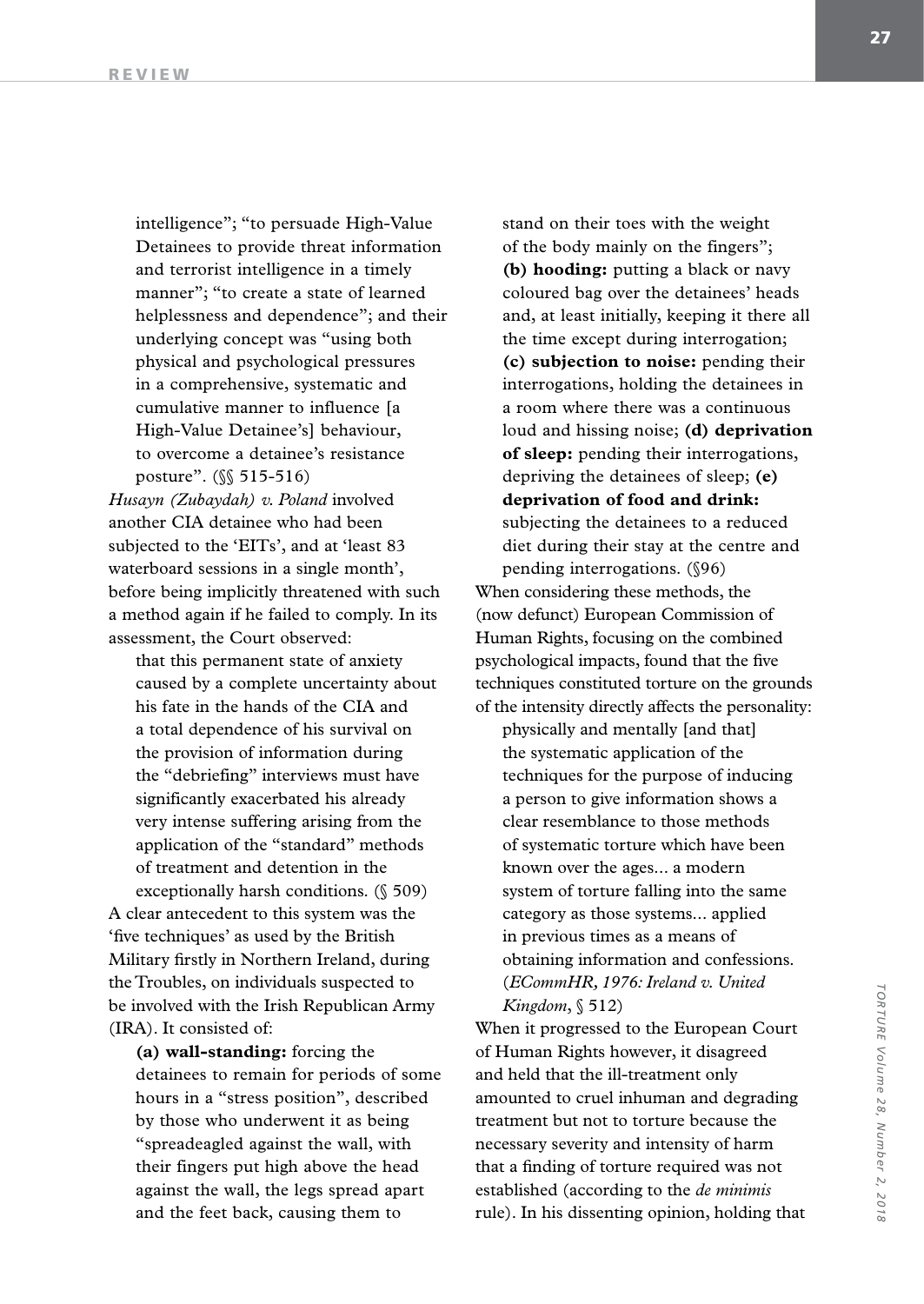the treatment constituted torture, Judge Matscher stated that:

the more sophisticated and refined the method, the less acute will be the pain (in the first place physical pain) which it has to cause to achieve its purpose. The modern methods of torture which in their outward aspects differ markedly from the primitive, brutal methods employed in former times are well known. In this sense torture is in no way a higher degree of inhuman treatment. On the contrary, one can envisage forms of brutality which cause much more acute bodily suffering but are not necessarily on that account comprised within the notion of torture.

By some accounts, this was a lost opportunity to stamp out the contemporary uses of such techniques, and has been linked to the reluctance of the Court to find a violation of torture from 1978 to 1996 (Rouillard, 2005, p. 30). Recently reviewing the case upon disclosure of new evidence, the Court decided not to change its original conclusion (*Ireland v. the United Kingdom,*  5310/71, 20 March 2018) primarily upon the principle of legal certainty*.* Despite this, in view of its subsequent statements as noted above and in *Selmouni v. France* (1999, see §101), the Court would now clearly find a regime similar to the five techniques as amounting to torture.

Two decades later, a combination of interrogation methods comparable to the five techniques, for instance, as has been used by Israel on Palestinian prisoners, were documented by the CAT in 1997 to include:

(1) restraining in very painful conditions, (2) hooding under special conditions, (3) sounding of loud music for prolonged periods, (4) sleep deprivation for prolonged periods, (5) threats, including death threats, (6) violent shaking, and (7) using cold air to chill …

It assessed this regime as amounting to violations of Articles 1 and 16 of the UNCAT (CAT, 1997, § 257). Similarly, the HRC assessed the Israeli use of 'the methods of handcuffing, hooding, shaking and sleep deprivation to have been and continuing as being used as interrogation techniques, either alone or in combination' and that it violated Article 7 of the International Covenant on Civil and Political Rights (HRC, 1998, §19).

## Assessment and documentation of psychological methods

The preceding discussion has attempted to sketch out a number of inter-related elements which obscure a thorough consideration of psychological torture. Compounding these, perhaps more intentional, biases are shortcomings in assessing and documenting allegations of psychological ill-treatment. When compared with the visibility of physical signs of ill-treatment, the relative invisibility of psychological impact can frustrate the processes of evidence-seeking fora.

The 'Break Them Down' report observes the health consequences of psychological methods to be 'extremely destructive' in the short and long term, including:

… memory impairment, reduced capacity to concentrate, somatic complaints such as headache and back pain, hyperarousal, avoidance, irritability, severe depression with vegetative symptoms, nightmares, feelings of shame and humiliation, and posttraumatic stress disorder … incoherent speech, disorientation, hallucination, irritability, anger, delusions, and sometimes paranoia … depression, thoughts of suicide and nightmares, memory loss, emotional problems, and are quick to anger and have difficulties maintaining relationships and employment. Based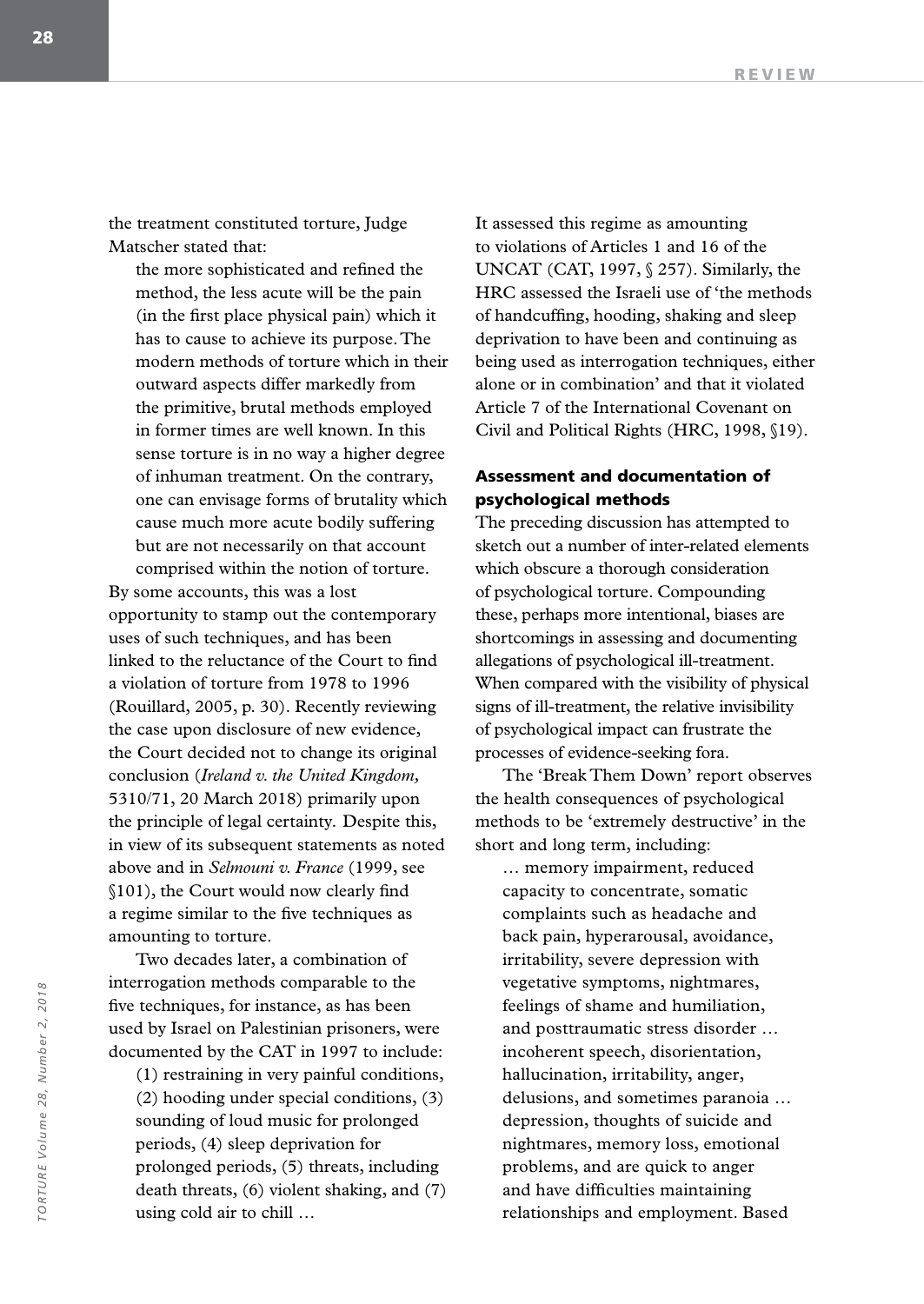on past experience, post traumatic stress disorder is likely to be common. (PHR, 2005, p. 9)

The main issue with respect to the evidentiary dimension is formulating approaches to best understand and document such effects. Most conventional understandings of torture involve the application of physical force; documentation has, therefore, entailed primarily analysing the ensuing physical marks and indicators. Thus, it is imperative to find processes, legal and medical, on which evidentiary corroboration can be formed, specifically sensitive to psychological torture.

Admittedly, specific means of documenting psychological torture remain limited. Psychiatric and psychological sequelae are strong indicators of psychological torture as it is of physical torture. Yet, it is notable that psychological methods are used in combination, either simultaneously or sequentially, to reach a desired effect, as illustrated in the 'five techniques' and 'EITs' (see ICRC, 2007, p. 9). It has been argued that this makes it 'nearly impossible to determine the specific cause of psychopathology shown' (PHR, 2005, p. 70).

### *Psychological methods of torture and the Istanbul Protocol*

Importantly, the *Istanbul Protocol* accepts that, since torturers increasingly seek to conceal their crimes, 'the absence of such physical evidence should not be construed to suggest that torture did not occur, since such acts of violence against persons frequently leave no marks or permanent scars.' (OHCHR, §161; see also §§ 159, 259, 260). Yet, the unrealistic expectations placed on medical experts who treat and document torture (Freedom from Torture, 2015) coupled with the persisting materialist bias (that is, a preference for the physical) of decision-makers render this declaration, despite increasing awareness, less than fully realised in practice.

Ultimately, however, the *Istanbul Protocol* conflates the physical and psychological methods and rejects a clear dichotomy as 'artificial' (OHCHR, 2004, §145). For Reyes, this is understood by the fact that, from a holistic, evidence-based perspective, both physical and psychological torture and effects need to be anticipated. Yet, for him, this somewhat undercuts the stand-alone importance of psychological torture and obfuscates the understanding of the standalone impact of psychological methods (2007, pp. 600-603). Also, for Pérez-Sales, the *Istanbul Protocol* needs to refine its conception here, and that just because 'the distinction is artificial (i.e. made for epistemological purposes), it does not mean that we shouldn't keep in mind that the ultimate target of torture is the conscious self, and that we should reflect on contemporary torture and the complex ways in which this conscious self is attacked and controlled' (2017, p. 308).

The logic between the act and the effect (without overemphasising the effect) is problematic. It is difficult to frame the question with sufficient specificity; concepts like 'causality', 'link', and 'relation' though useful can prove to be problematic as direct causality rarely exists in medicine. Medical professionals work with percentages and likelihoods in merely identifying where there is corroboration and working with a patient's statement. It is important to refrain from overemphasising the role of individual resilience. Therefore, requiring effect will disadvantage resilient victims. While existence of psychiatric sequelae remains a 'powerful indicator' of psychological torture insofar as 'depression, anxiety and posttraumatic symptoms' can *corroborate* the treatment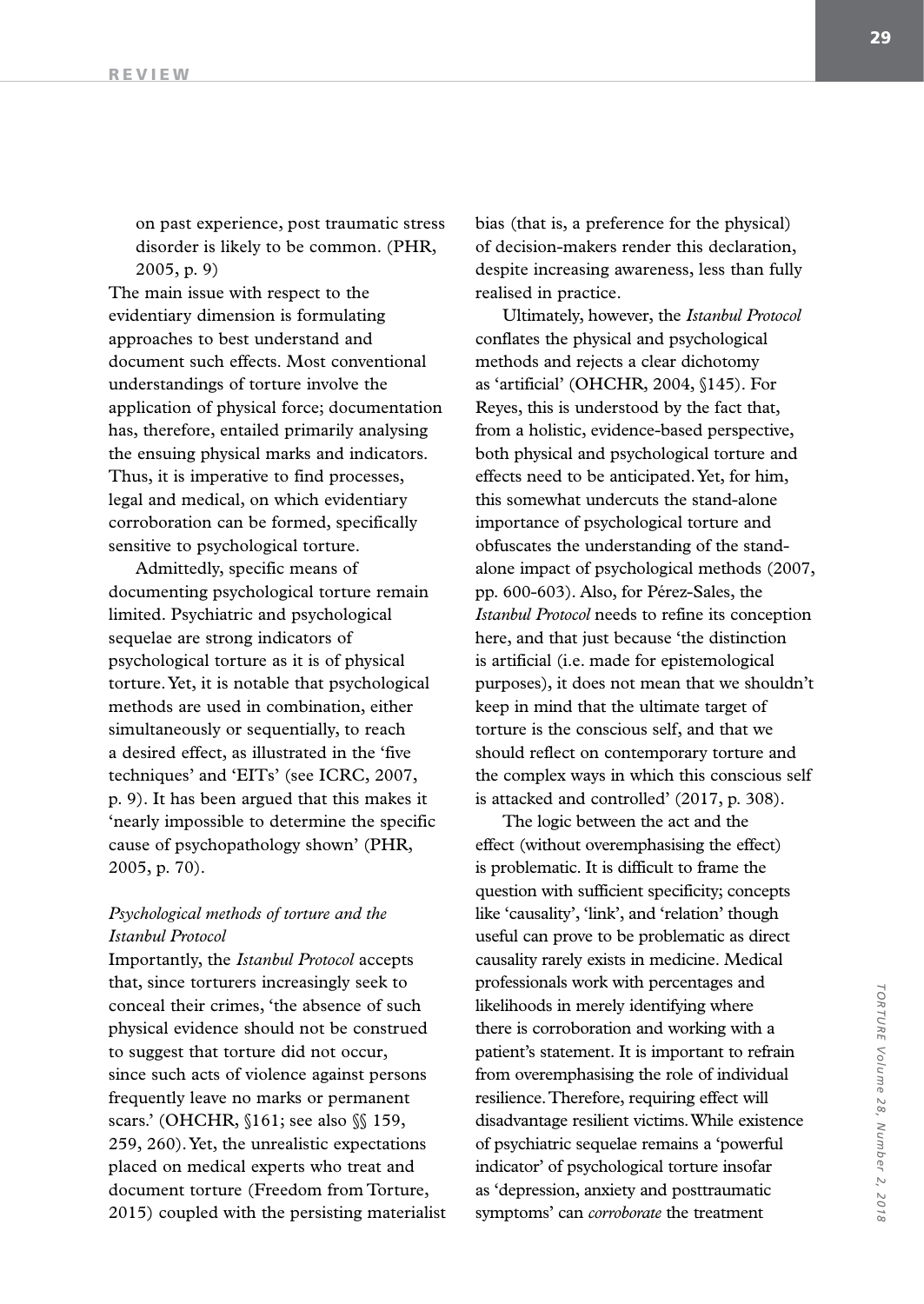alleged (Pérez-Sales, 2017, p. 144), such sequelae, however, can never be said to be *diagnostic* of 'any particular source in the way that a particular scar is diagnostic of a burn or electrical shock' (Jacobs, 2008, p. 169). Moreover, in rejecting legal notions of causality in favour of relativity, Pérez-Sales points out that it is a fallacy to expect science to establish 'an unequivocal *causal* relationship between certain practices and their consequences in order to determine the limits of torture' (Pérez-Sales, 2017, pp. 274-275).

Difficulties arising out of the invisibility of impact lead the discussion to exploring the purposive alternatives as well as environmental assessments. For Pérez-Sales, evaluating torture environments can be a significant means to document psychological torture. He defines the torture environment as:

… a milieu that creates the conditions for torture … made up of a group of contextual elements, conditions and practices that obliterate the will and control of the victim, compromising the self. … In epidemiological terms, any element can be considered part of a torturing environment if it has been identified as likely to increase the relative risk of severe physical or psychological suffering, if it is used within the context of torture or if it is employed with the purpose of inflicting torture. … Given that methods aren't used alone but as part of a system, the environment they operate in also needs to be holistically assessed. (2017, pp. 285, 330) In a study conducted by Pérez-Sales et al,

Basque prisoners held in incommunicado detention were interviewed at length in order to 'elaborate a prototypical process of detention and ill-treatment which helped to understand the dynamics of an interrogation procedure' (Pérez-Sales, 2016, p. 21). There,

the authors underscore that this methodology builds on conventional descriptive and testimonial documentation to encompass a broader epidemiological approach:

The creation of a Torturing Environment requires the interaction of several elements: (a) sensorial and temporal disorientation and confusion of the self- reflecting mind; (b) fear and terror that starts from the outset of detention and remains present throughout; (c) humiliations and attacks on identity that contribute to eroding any sense of control; and, (d) tension and beatings that produce physical and emotional exhaustion. The capacity of the victim for proper understanding, retrieval of memories, judgement and reasoning is progressively undermined. The techniques of emotional manipulation and cognitive distortion used during the interrogation complete the process.

Soon strengthened by validation (see Pérez-Sales, Martínez-Alés, Gonzalez Rubio, p. 2018), the Scale represents a leading tool of documentation with respect to psychological methods.

This is identified by its author as complementing and compatible with the *Istanbul Protocol*, primarily to bring to the fore, and hence better appreciate, methods of psychological torture. Whilst this is a promising and innovative proposal, it remains to be tested and used more widely. Similarly, explorative studies into the neurobiology of psychological torture also promise to provide corroborative evidence through identifying biological markers (Ojeda, 2008).

## *Subjectivity and severity: Obfuscation of pain, bias, resilience*

Whilst also tied to physical instances of illtreatment, the elements of subjectivity and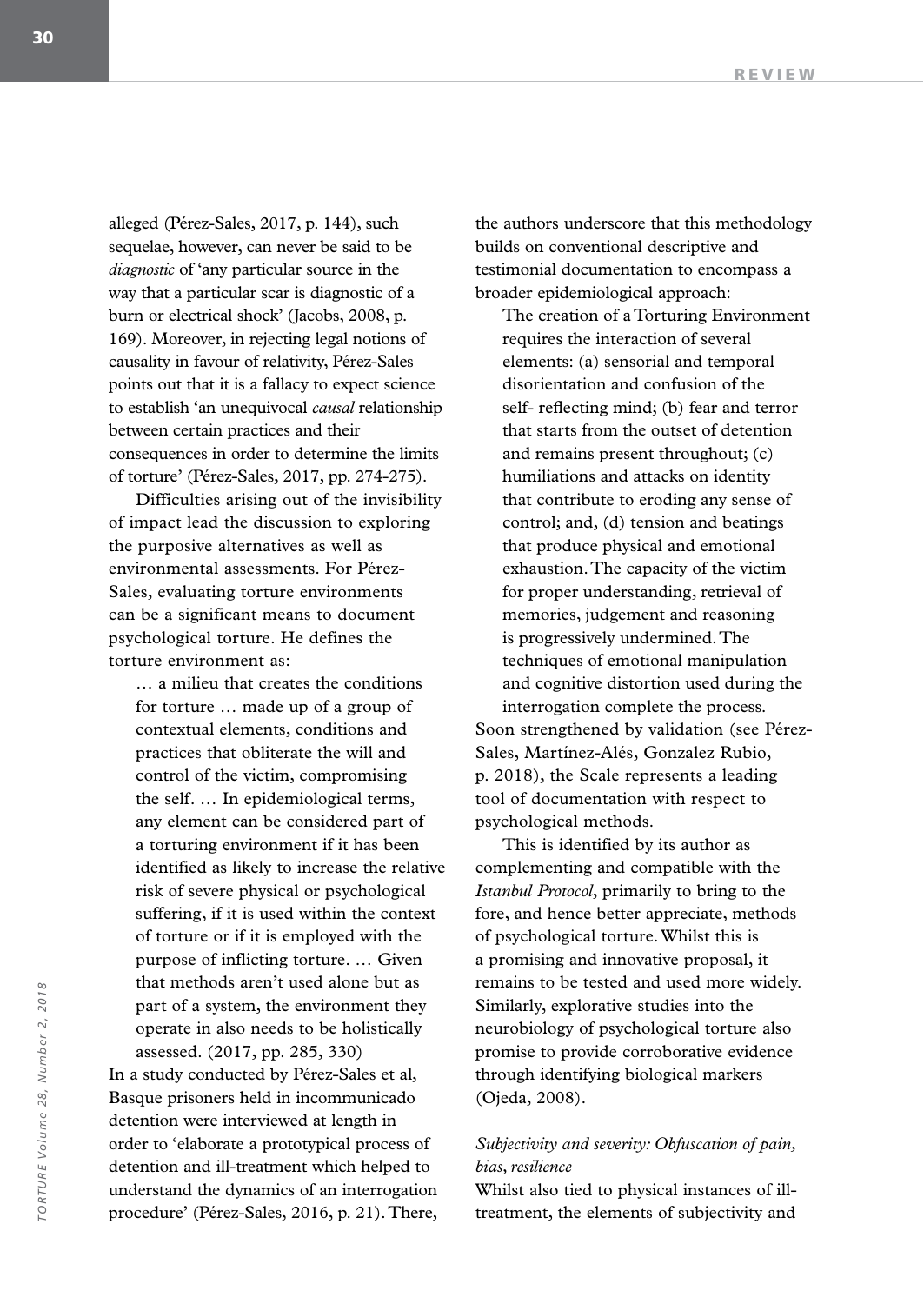severity feature distinctively with respect to psychological torture. Subjectivity is used here to refer to both specific factors pertaining to individuals claiming to have been subjected to torture as well as the unfounded bias of decision-makers assessing 'severe pain' to require the physical and downplaying the psychological.

In her seminal work, Scarry explains that the 'unshareability' of pain underscores the significance of considering subjectivity in assessing torture claims (Scarry, 1986). Some commentators have argued that this 'unshareability' is constant, for it is seen to be based on human impulses to be self-serving in our assessments (in using ends-based reasoning) and having a hotcold empathy (not being able to register pain through witnessing or hearing about it) (Nordgren, McDonnell & Loewenstein, 2011). Tied to this, the concept of severity has been critiqued by prominent commentators as being 'vague and open to interpretation', 'not susceptible to precise gradation' and 'virtually impossible' based on these reasons.

Conversely, it must be pointed out that medical professionals diagnose and administer relief when treating varying levels of pain, physical and psychological, on a daily basis. It is instructive to note that the difficulties present with respect to subjectivity have also been used as an excuse to conclude 'pain is a subjective experience and there is no way to objectively quantify it' (Stover, Koenig & Fletcher, 2017, p. 392). Accordingly, theoretical problematising, as outlined below, must be approached with some degree of caution.

The methods at hand challenge 'reliance on a solely objective analysis of suffering, due to the difficulties in measuring intangible psychological injuries' (Yarwood, 2008, p. 336). Partially arising out of this, conventional

understandings of severity also reveal a materialist or physical bias, 'that the physical is more real than the mental' (Luban & Shue, 2011, p. 823). Reyes compares the relative ease of documenting the physical with the psychological in the following passage:

Physical forms of pain and suffering are more readily understood than psychological forms, although physical suffering may also be hard to quantify and measure objectively—defining severe pain and suffering involves an assessment of gravity that is difficult to make, as these notions are highly subjective and may depend on a variety of factors, such as the age, gender, health, education, cultural background or religious conviction of the victim. (Reyes, 2007, p. 593)

Attempts, by notorious figures in the Bush Administration, to obscure the conceptualisation of torture have entailed the unfounded claims such as 'mental suffering is often transitory, causing no lasting harm,' (US Senate Committee on Foreign Relations, 1990, p. 17) or that torture is 'broken bones, electric shocks to genitalia … pulling your teeth out with pliers … cutting off a limb … Is waterboarding at the same level? I'd say probably not.' Similarly, it has been suggested that psychological methods such as solitary confinement or sleep deprivation are more readily dismissed as we all experience and tolerate small doses of solitude and sleeplessness in our daily lives, without ever understanding the impact of the extremities (McDonnell, Nordgren & Loewenstein, 2011). Commenting on this mentality, O'Mara assesses this as being:

the all-too-common mistake of consulting the contents of his consciousness to define torture—not statute law, not international treaties, not medical authorities, not the scholarly literature. This leaves us with a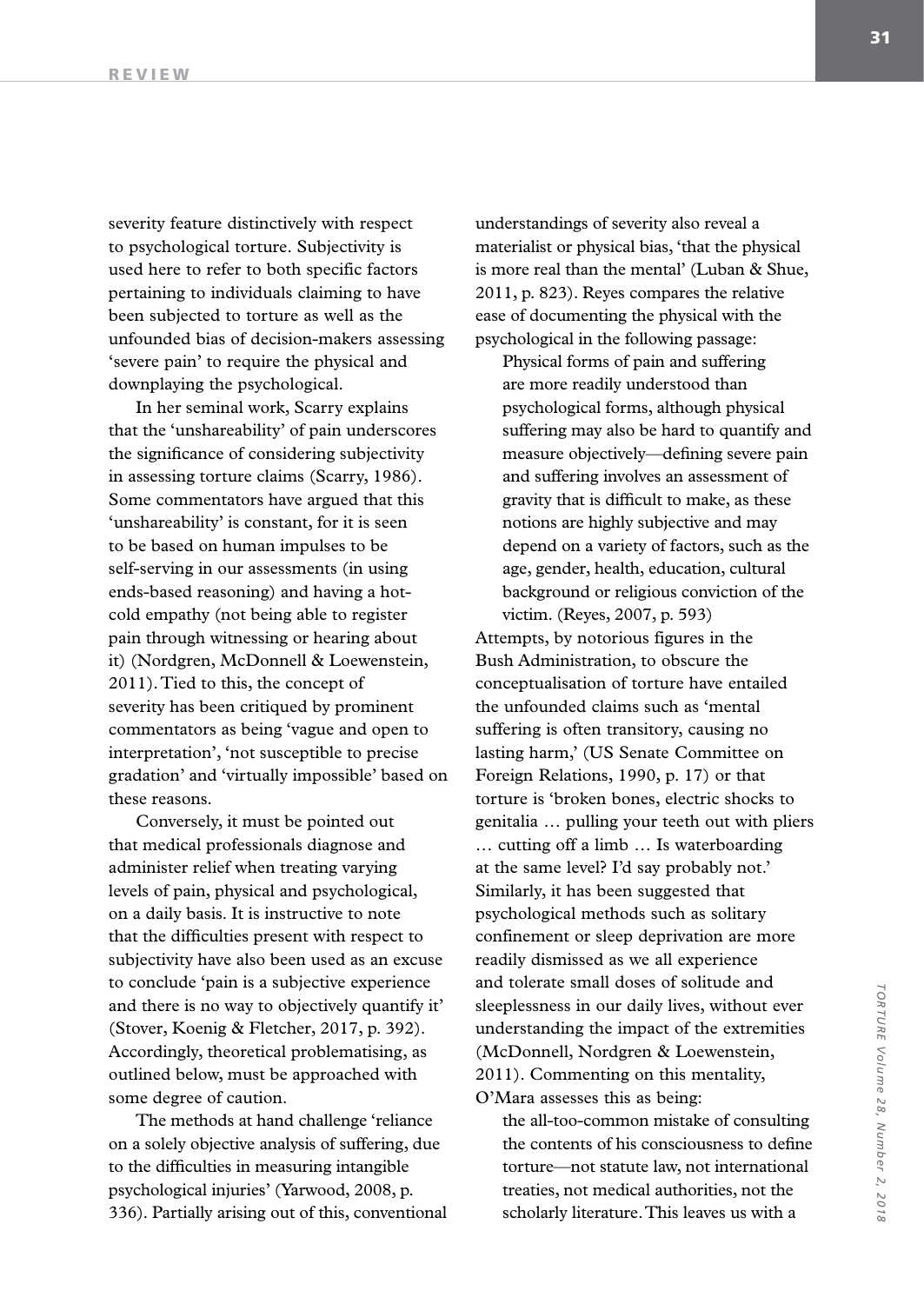problem: when we think of torture, our thinking is deeply colored by images of medieval cruelty: the rending of flesh, the breaking of bones, and pain made visible through scar and scream. We do not think of techniques that leave no visible record of their presence, techniques that manipulate the metabolic and psychopathological extremes of body, brain, and behaviour, and which are, by any reasonable standard, torture. (O'Mara, 2015, p. 11; see also Posner, 2004, pp. 291-292)

This brings into focus the discomfort versus ill-treatment debate. Pérez-Sales admits that it is 'difficult to know why some techniques [such as the use of music] and not others would qualify as "uncomfortable"; the distinction between "torture" and "discomfort" seems to be merely semantic' (2017, p. 328). Interrogations, after all, regularly exploit specific vulnerabilities of an individual in making them uncomfortable. What is more, recognising that a vast proportion of torture victims prove resilient (as high as 60% by one measure (Pérez-Sales, 2017, p. 144), distinguishing the impact of psychological torture as opposed to discomfort is made additionally difficult (Başoğlu, 2009, p. 142).

Compounding this, psychological torture is defined as anything but torture by those partaking in its infliction or legitimisation: the torturer defines it as a technologicallycontrolled method designed to fall short of severe harm (Sveaass, 2008, p. 304); politicians have narrowly defined it in times of national security issues as 'enhanced interrogation' (McDonnell, Nordgren & Loewenstein, 2011, p. 94; see also Luban & Shue, 2011, pp. 826-827); and, some domestic courts have avoided attributing torture to state authorities, if possible (see *PCATI v. Israel*, 1999).

Biased preconceptions against defining psychological methods as torture are infamously illustrated by the European Court of Human Rights' decision in *Ireland v United Kingdom* as the five techniques were found not to 'occasion suffering of the particular intensity and cruelty implied by the word torture'. This equated torture with 'acts of extreme barbarity' and not the 'systematically researched and applied subtle techniques of psychological manipulation which nullify the human will' (Spjut, 1979, p. 271).

This has been remedied, fully cognisant of subtle mechanisms of torture, in the definition of the *Inter-American Convention to Prevent and Punish Torture* which reads:

Torture shall also be understood to be the use of methods upon a person intended to obliterate the personality of the victim or to diminish his physical or mental capacities, even if they do not cause physical pain or mental anguish. (OAS, 1985, Article 2)

Here: i. pain is not required; ii. severity of suffering is not required as the emphasis is on methods not consequences; iii. purpose is to 'obliterate the personality of the victim' or to 'diminish his mental capacities' (Pérez-Sales, 2017, p. 3). As the measure of severity is side-stepped, a purposive measure of psychological torture, one more conducive to capture the phenomenon, can be applied. This also brings into play a number of elements Pérez-Sales deems to be especially significant to the psychological torture context, including: i. the relationship pattern between torturer and tortured; ii. circumstances of the torturing system (political persecution, law enforcement procedure, etc.); iii. whether techniques target identity; and, iv. the severity of each experience from both an objective and subjective point of view.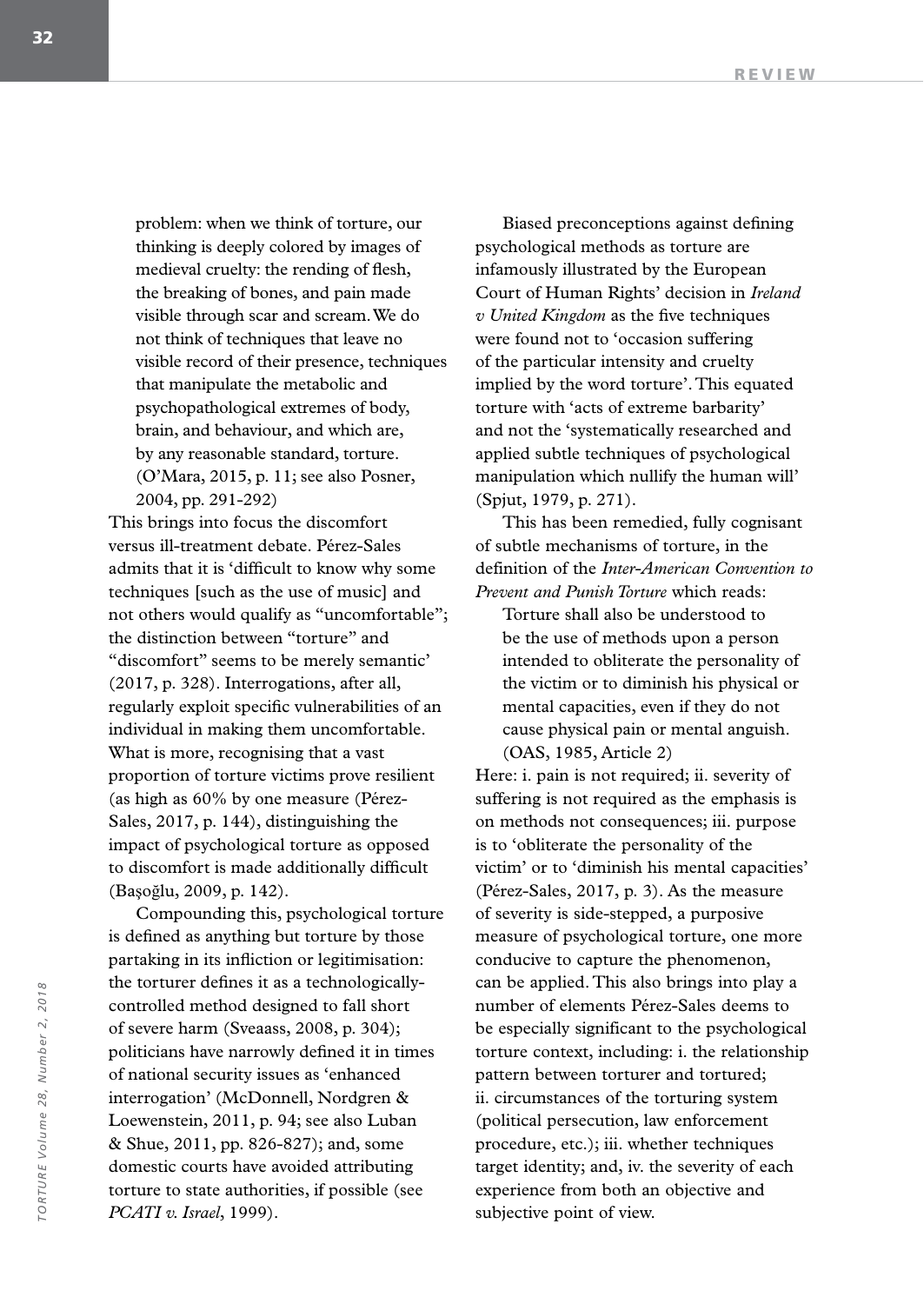Taking into account the conceivably infinite iterations of psychological methods as designed to target an individual's particular values, it can be argued that the complexity of subjectivity surpasses that of physical pain. Interpersonal elements, such as the increased susceptibility to psychological harm for those with a supportive familial environment ('securely attached') on the background of their trust in humanity and benevolent worldview (Kanninen, Punamäki, Qouta, 2003), and the use of an individual's severe phobia of the dark during coercive interrogations have been but two aspects documented in the literature (Lewis, 2005).

A comparable complexity is confirmed in medical literature on trauma, as there 'are infinite ways of reacting and psychologically processing the same event' (Pérez-Sales, 2017, pp. 129-133). Pérez-Sales points out that DSM's definition of trauma has been refined from 'an extensional definition ("extraordinary events"), to a subjective consequentialist definition ("overwhelming emotions"), and now to an objective consequentialist definition ("threat")' (2017, pp. 133-134). To mirror this development, torture would exclude the objective severity test, avoid an extensional definition, and consider 'exposure to threat as the core feature'.

How does, for instance, a male decision-maker fully appreciate the impact of sexual humiliation of a woman? (Arcel, 2003) How does one articulate witnessing the regular desecration of the Koran or being prevented from praying? (Khan, 2010; McCoy, 2012) How can a decisionmaker gauge the anguish of a third party such as a relative or witness who vicariously experiences the impact of torture? The questions abound but not for a lack of interest in the answers.

## Conclusions: Room for reflection and research

In light of the difficulties outlined in this paper, international and national bodies need to better incorporate a medical understanding, particularly a psychological one, that is workable within the severity paradigm. Questions arising from some of the key literature in this review include: How can the law better reflect the phenomenon of psychological torture through the prism of psychology, in terms of quantifying severity, duration and effects? How do we then achieve a confluence between the two fields with respect to this issue? To quantify level of pain, medical professionals resort to notions of 'duration', 'frequency', and 'intensity'. Other notions such as 'dignity', 'agency', and 'fear' perhaps need to be factored in more strongly.

At the very least, these must be understood and engaged with by the law. Related understandings also need to be accepted. The three decades of research, some of which is outlined here, does not support the equation that the magnitude of applied stress will result in a corresponding magnitude of impact. That is, little stress could lead to a significant impact, and great stress to little impact. There are many variables (e.g. age, culture, health) to render general rules unsuitable such as a minimum six hours of sleep for every 24, or that certain symptoms are exclusively linked to certain acts.

Given the shortcomings in the law, there exists enough space to develop and sharpen standards, both regionally and internationally. Identifying institutional, cultural and practical shortcomings of professionals, namely police, lawyers, judges, psychologists and doctors etc., and their related institutions in this area will be important in developing the necessary tools of training and documentation.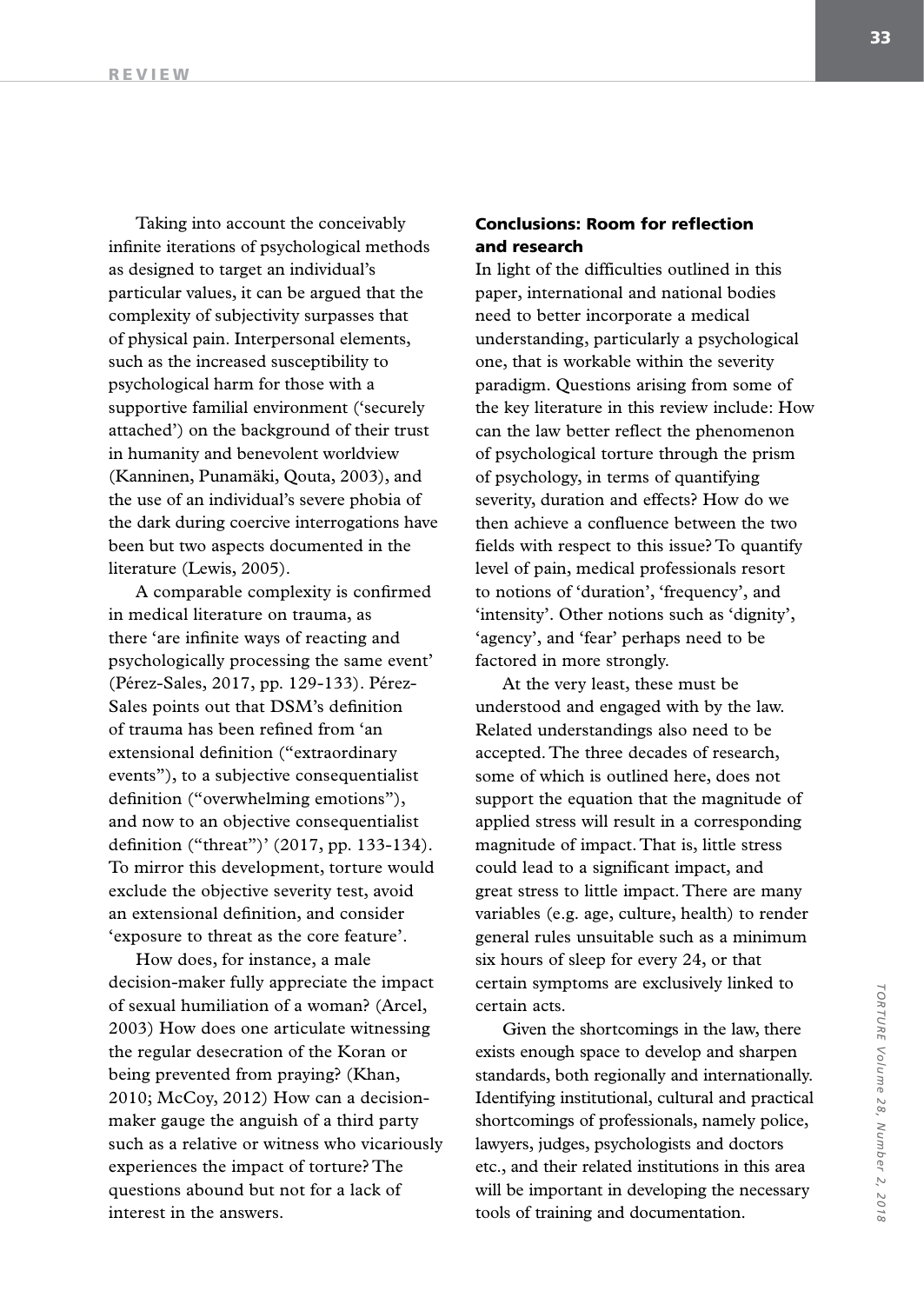Relatedly, it has been pointed out that what is required is to fix a common understanding of psychological torture which is defined based on strong research, which international and national bodies, recognising its value, would adopt and operationalise in their work. Specifically, they need to clarify and expand on the notion of 'mental suffering' as part of the definition of torture. To that end, two broad sets of issues can be identified as those that impede this understanding, as follows:

- i. How do victims' prior psychological states (broader than the notion of 'condition' to include personal values and other subjective qualities) influence assessments of psychological torture's impact? Can we, and if so how do we, differentiate the trauma an individual is subjected to, due to their mere interaction with criminal justice apparatus and processes, from anything that amounts to ill-treatment of any severity (torture or not)? Taking victims as one finds them is a basic principle of civil and criminal law. At the very least, it is not a mitigatory factor in international law. Accordingly, factoring in a victim's 'predisposition to suffer', or conversely 'resilience', raises complicated issues.
- ii. How do we overcome the existing hierarchies (where some physical torture methods enjoy quicker recognition than, for example, humiliation)? Is a western psychological understanding of trauma, particularly with respect to psychological torture, applicable and transferrable to non-western jurisdictions? If not, what are the issues arising for the recognition of psychological torture in those jurisdictions? What are the factors, such as common misconceptions, professionals demonstrate in contributing to and/or dealing with the prevalence of

psychological torture? What is the level of awareness that psychologically coercive acts can amount to torture? How many domestic criminal codes fail to recognise the mental element? What training tools can be developed to complement or re-work the existing deficiencies in knowledge and process? Outstanding questions necessitating further reflection and research, arising out of this review, point to improved dialogue between of psychology and law, developing and sharpening standards with respect to documentation and, in turn, prevention, prosecution and adjudication.

#### *References*

- American Psychological Association. (2005). *Report of the American Psychological Association Presidential Task Force on Psychological Ethics and National Security.* http://dx.doi.org/10.1037/ e419822005-001
- Arcel, L. T. (2003). Inhuman and degrading treatment of women: psychological consequences. In: Kjærum, M., Thelle, H., Xia Yong & Bi Xiao Quing (eds.). (2003). *How to eradicate torture* (pp. 951-984). Beijing: Social Sciences Documentation Publishing House.
- Başoğlu, M. (ed). (2017). *Torture and Its Definition in International Law: An Interdisciplinary Approach*. New York: Oxford University Press. https://doi. org/10.1093/med/9780199374625.001.0001
- Başoğlu, M. (2009). A multivariate contextual analysis of torture and cruel, inhuman, and degrading treatments: implications for an evidencebased definition of torture. *American Journal of Orthopsychiatry*, *79*(2), 135–45. https://doi. org/10.1037/a0015681
- Başoğlu, M., Livanou, M., & Crnobaric, C. (2007). Torture vs other cruel, inhuman, and degrading treatment. *Archives of General Psychiatry*, *64*, 277– 85. https://doi.org/10.1001/archpsyc.64.3.277
- Başoğlu, M., & Mineka, S. (1992). The role of uncontrollable and impredictable stress in postraumatic stress responses in torture survivors. In: Başoğlu M. (Ed.). (1992). *Torture and its consequences: Current treatment approaches* (pp. 182-225).New York: Cambridge University Press.
- Burgers, J.H, & Danelius, H. (1988). *The United Nations Convention against Torture: A Handbook on the Convention Against Torture and Other Cruel, Inhu-*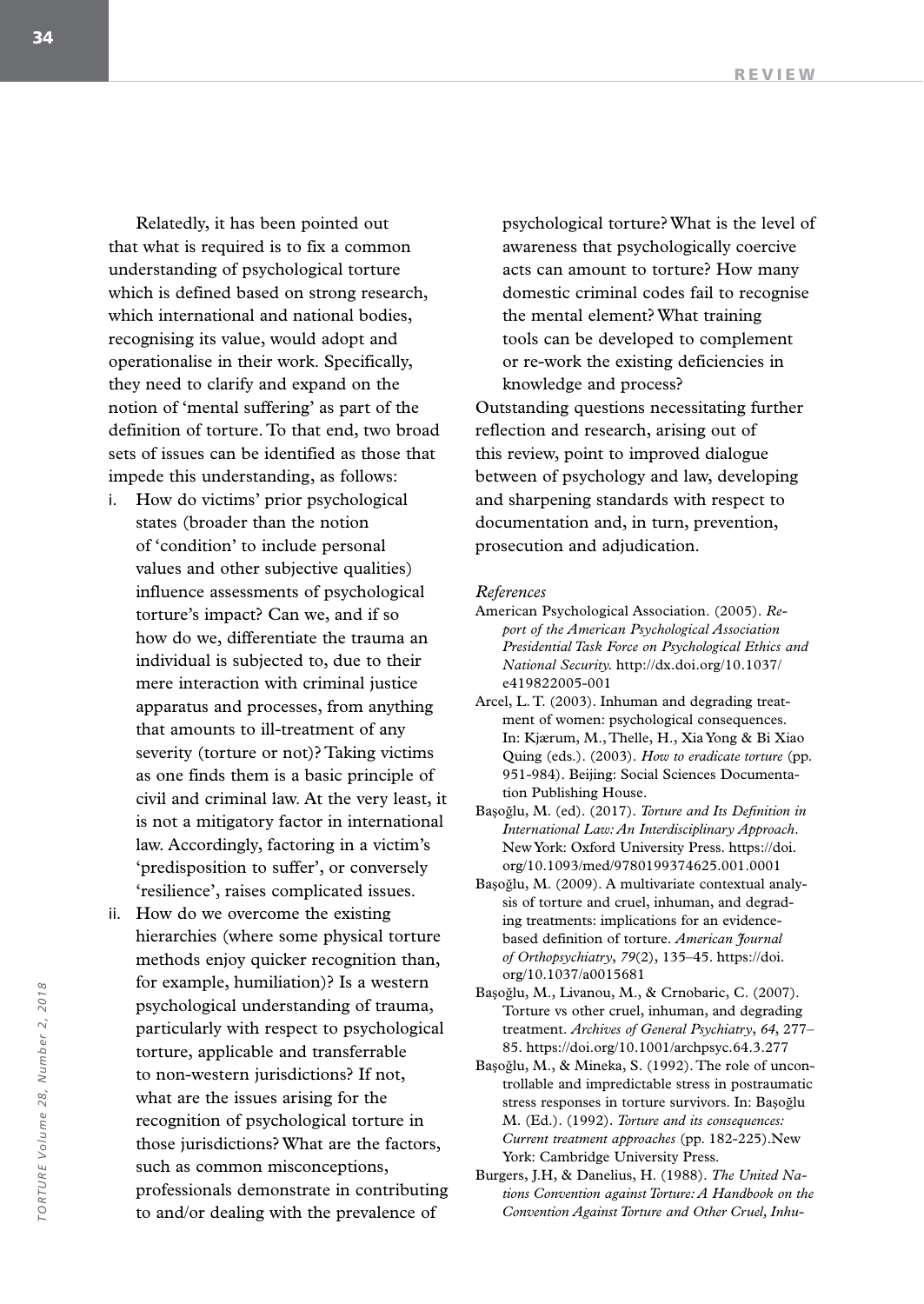*man or Degrading Treatment or Punishment*. Dordrecht-Boston-London: Martinus Nijhoff.

- Costanzo, M.A. & Gerrity, E. (2009). The effects and effectiveness of using torture as an interrogation device: using research to inform the policy debate. *Social Issues and Policy Review, 3*(1), 179-210. https://doi.org/10.1111/j.1751- 2409.2009.01014.x
- Crampton, D. (2013). *What indicators exist, or may exist, to determine whether a violation of the prohibition of torture, inhuman or degrading treatment or punishment has occurred on the basis of psychological maltreatment, and whether it amounts to psychological torture.* LLM Dissertation. School of Law. University of Essex (on file with author).
- ECHR. (1978). *Ireland v. United Kingdom,* 5310/71, 19 January 1978.
- ECHR. (2018). *Ireland v. United Kingdom,* 5310/71, 20 March 2018.
- ECHR. (2001). *Keenan v. United Kingdom*, 27229/95, 3 April 2001.
- ECHR. (2014). *Al Nashiri v. Poland*, 28761/11, 24 July 2014.
- ECHR. (2014). *Husayn (Zubaydah) v. Poland*, 7511/13, 24 July 2014.
- ECHR. (1999). *Selmouni v. France*, 25803/94, 29 July 1999.

ECommHR. (1976). *Ireland v. United Kingdom,* European, Yearbook of the European Convention on Human Rights, 19.

- Evans, M.D. (2002). 'Getting to Grips with Torture'. *International and Comparative Law Quarterly 51*(2), 365-383.. https://doi.org/10.1093/ iclq/51.2.365
- Evans, M.D. & Morgan, R. (1998). *Preventing Torture: A Study of the European Convention for the Prevention of Torture and Inhuman or Degrading Treatment or Punishment*. New York : Oxford University Press.

Farber, I.E., Harlow, H.F. & West, L.J. (1957). Brainwashing, conditioning, and DDD (debility, dependency, and dread). *Sociometry*, *20*, 271-285. https://doi.org/10.2307/2785980

- Freedom from Torture. (2015). "*Proving" Torture: An ever-rising bar for medical evidence?* Conference October 2015.
- Ginbar, Y. (2017). Making Rights Sense of the Torture Definition. In: Başoğlu, M. (ed.). (2017). *Torture and Its Definition in International Law: An Interdisciplinary Approach* (pp. 273-314). New York: Oxford University Press.
- Grant, M. J. (2013). The illogical logic of music torture. *Torture*, *23*(2), 4–13.
- Hauff, E. (1994). The Phenomenology of Torture. In Lavik, N.J., Nygaard, N., Sveaass & E. Fannemel (eds.). (1994). *Pain and Survival: Human Rights*

*Violations in Mental Health*. (pp.19-28). Oslo: Scandinavian University Press.

- Herman, J. (2015). *Trauma and Recovery: The Aftermath of Violence - from Domestic Abuse to Political Terror.* New York: Basic Books.
- High Court of Israel. (1999). *Public Committee Against Torture in Israel v. Israel* H.C. 5100/94.
- Inter-Am.C.H.R, *Raquel Martí de Mejía v. Perú*, Case 10.970, Report No. 5/96, OEA/Ser.L/V/II.91 Doc. 7 at 157 (1996)
- International Committee of the Red Cross. (2007). *Report on the Treatment of Fourteen "High Value Detainees" in CIA Custody.*
- Jacobs, U. (2008). Documenting the neurobiology of psychological torture: conceptual and neuropsychological observations. In: Ojeda, A. E. (Ed.). (2008) *The trauma of psychological torture* (pp. 163-172). Connecticut and London: Praeger.
- Kalbeitzer, R. (2009). Psychologists and Interrogations: Ethical Dilemmas in Times of War. *Ethics and Behaviour, 19*(2), 156-168. https://doi. org/10.1080/10508420902772793
- Kanninen, K., Punamäki, R-L. & Qouta, S. (2003). Personality and Trauma: Adult Attachment and Posttraumatic Distress Among Former Political Prisoners. *Peace and Conflict: Journal of Peace Psychology, 9*(2), 97–126. https://doi.org/10.1207/ s15327949pac0902\_01
- Khan, A. (2010). Faith-Based Torture. *Global Dialogue*, *12*(1-2). https://doi.org/10.2139/ ssrn.1504754
- Lewis, N. A. (2005). Interrogators cite doctors' aid at Guantánamo. *New York Times,* 24 June 2005.
- Luban, D., & Shue, H. (2012). Mental torture: A critique of erasures in U.S. law. *The Georgetown Law Journal*, *100*, 823–63. https://doi.org/10.1017/ cbo9781107279698.011
- Manderson, D. (2005) Another Modest Proposal. *Deakin Law Review, 10*(2), 640-653. https://doi. org/10.21153/dlr2005vol10no2art297
- McCoy, A. (2006). *A Question of Torture: CIA Interrogation, from the Cold War to the War on Terror.* New York: Metropolitan Books.
- McCoy, A. (2012). *Torture and Impunity: the US Doctrine of Coercive Interrogation*. Madison: University of Wisconsin Press.
- McCoy, A. (2012a). In the Minotaur's Labyrinth: Psychological Torture, Public Forgetting, and Contested History. In: Carlson, J. & Weber, E. (eds.). (2012). *Speaking about Torture* (pp. 37-58). New York: Fordham University Press. https://doi. org/10.5422/fordham/9780823242245.003.0003
- McDonnell, M., Nordgren, L. F., & Loewenstein, G. (2011). Torture in the eyes of the beholder: the psychological difficulty of defining torture in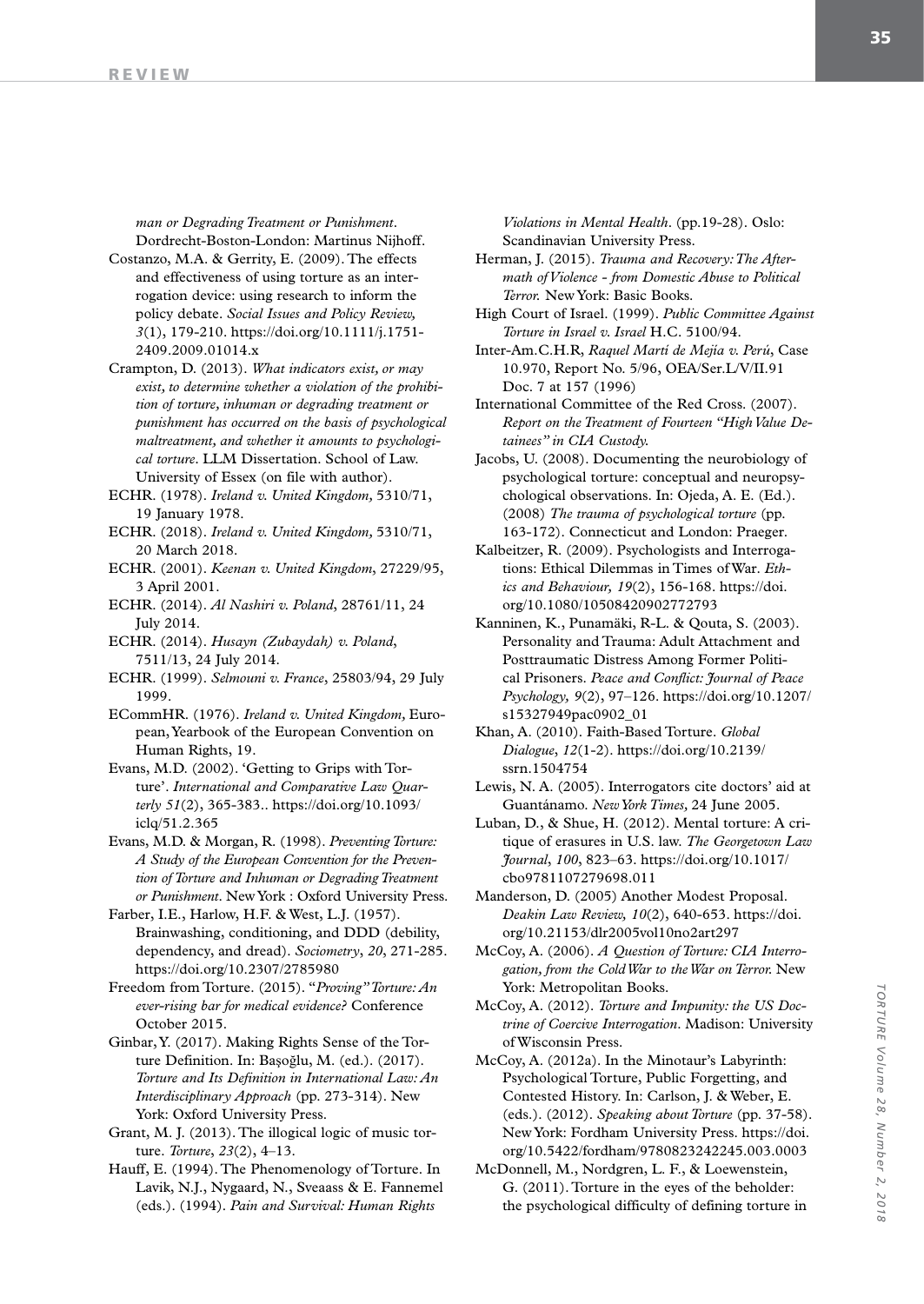law and policy. *Vanderbilt Journal of Transnational Law*, *44*, 87–122.

- Nordgren, L., McDonnell M., & Loewenstein G. (2011). What Constitutes Torture? Psychological Impediments to an Objective Evaluation of Enhanced Interrogation Tactics. *Psychological Science, 22*(5), 689–694. https://doi. org/10.1177/0956797611405679
- Nowak, M. & McArthur E. (2008). *United Nations Convention Against Torture: A Commentary.*  New York: Oxford University Press. https://doi. org/10.1093/law/9780199280001.001.0001

Nowak, M. & McArthur, E. (2006). The Distinction between Torture and Cruel, Inhuman or Degrading Treatment. *Torture*, *16*(3)*,* 147-151.

- Nowak, M. (2006). What Practices Constitute Torture?: US and UN Standards. *Human Rights Quarterly, 28*(4), 809-841. https://doi. org/10.1353/hrq.2006.0050
- O'Mara, S. (2015). *Why Torture Doesn't Work: The Neuroscience of Interrogation.* Cambridge, MA: Harvard University Press.
- Ojeda, A. (ed). (2008). *The Trauma of Psychological Torture.* Connecticut and London: Praeger.

Organization of American States (OAS). (1985). *Inter-American Convention to Prevent and Punish Torture*. 9 December 1985, OAS Treaty Series, No. 67.

Papaeti, A. (2013). Music, Torture, Testimony: Reopening the Case of the Greek Military Junta (1967-1974). In: Grant M.J., Papaeti, A., (eds.). (2013). *The world of music: Music and Torture, Music and Punishment 2*(1)*.* 67-89.

Pérez-Sales, P. (2017). *Psychological Torture: Definition, Evaluation and Measurement.* London: Routledge. https://doi.org/10.4324/9781315616940

Pérez-Sales, P., et al. (2016). Incommunicado detention and torture in Spain, Part III: 'Five days is enough': the concept of torturing environments. *Torture, 26*(3), 21-33.

Pérez-Sales, P, Martínez-Alés, G, Gonzalez Rubio, R. (2018). Beyond torture checklists. Reliability and Construct Validity of the Torturing Environment Scale (TES). *Conflict and Health* (submitted/personal communication).

Pictet, J. (ed.). (1958). *The Geneva Conventions of 12 August 1949: Commentary, Vol. IV, Geneva Convention Relative to the Protection of Civilian Persons in Time of War*. Geneva: International Committee of the Red Cross.

Physicians for Human Rights. (PHR). (2005). *Break them Down: Systematic Use of Psychological Torture by US Forces*.

Physicians for Human Rights and Human Rights First. (2007). *Leave No Marks: "Enhanced" interrogation techniques and the risk of criminality.*

Pope, K.S., Gutheil, T.G. (2009). Psychologists abandon the Nuremberg ethic: Concerns for detainee interrogations. *International Journal of Law and Psychiatry, 32*, 161–166. https://doi.org/10.1016/j. ijlp.2009.02.005

Posner, R. (2004). Torture, Terrorism and Interrogation. In: Levinson, S. (ed.). (2004). *Torture: A Collection* (pp.291-298). New York: Oxford University Press.

Rejali, D. (2003). Modern Torture as a Civic Marker: Solving a Global Anxiety with a New Political Technology. *Journal of Human Rights, 2*(2), 153-171. https://doi. org/10.1080/1475483032000078152

Rejali, D. (2007). *Torture and Democracy*. Princeton: Princeton University Press. https://doi. org/10.1515/9781400830879

Reyes, H. & Başoğlu, M. (2017). Control as a Defining Characteristic of Torture. In Başoğlu, M. (2017). *Torture and Its Definition in International Law: An Interdisciplinary Approach* (pp. 49-59). New York: Oxford University Press.

Reyes, H. (2007). The worst scars are in the mind: psychological torture. *International Review of the Red Cross*, *89*(867), 591–617. https://doi. org/10.1017/s1816383107001300

Rouillard, L-P. (2005). Misinterpreting the Prohibition on Torture Under International Law: The Office of Legal Counsel Memorandum. *American University International Law Review, 21*(9), 9-41.

Scarry, E. (1986). *The Body in Pain: The Making and Unmaking of the World*. New York: Oxford University Press.

Sifris, R. (2013). *Reproductive Freedom, Torture and International Human Rights: Challenging the Masculinisation of Torture.* London: Routledge. https:// doi.org/10.4324/9780203074749

Soldz, S. (2010). Psychologists Defy Torture: The Challenge and the Path Ahead. In: Harris, A. & Botticelli, S. (eds.). (2010). *First do no harm: the paradoxical encounters of psychoanalysis, warmaking, and resistance* (pp. 67-106)*.* New York: Routledge. https://doi.org/10.4324/9780203885192

Soldz, S. (2011). Fighting Torture and Psychologist Complicity. *Peace Review: A Journal of Social Justice, 23*(1)*,* 12-20. https://doi.org/10.1080/104026 59.2011.548240

Spielmann, D. (2012). Variations on an Original Theme: Music and Human Rights. In: Casadevall, J. (ed.). (2012). *Freedom of Expression: Essays in Honour of Nicolas Bratza* (pp. 363-381) Oisterwijk: Wolf Legal Publishers.

Spjut, R. (1979). Torture Under the European Convention on Human Rights. *American Journal of*